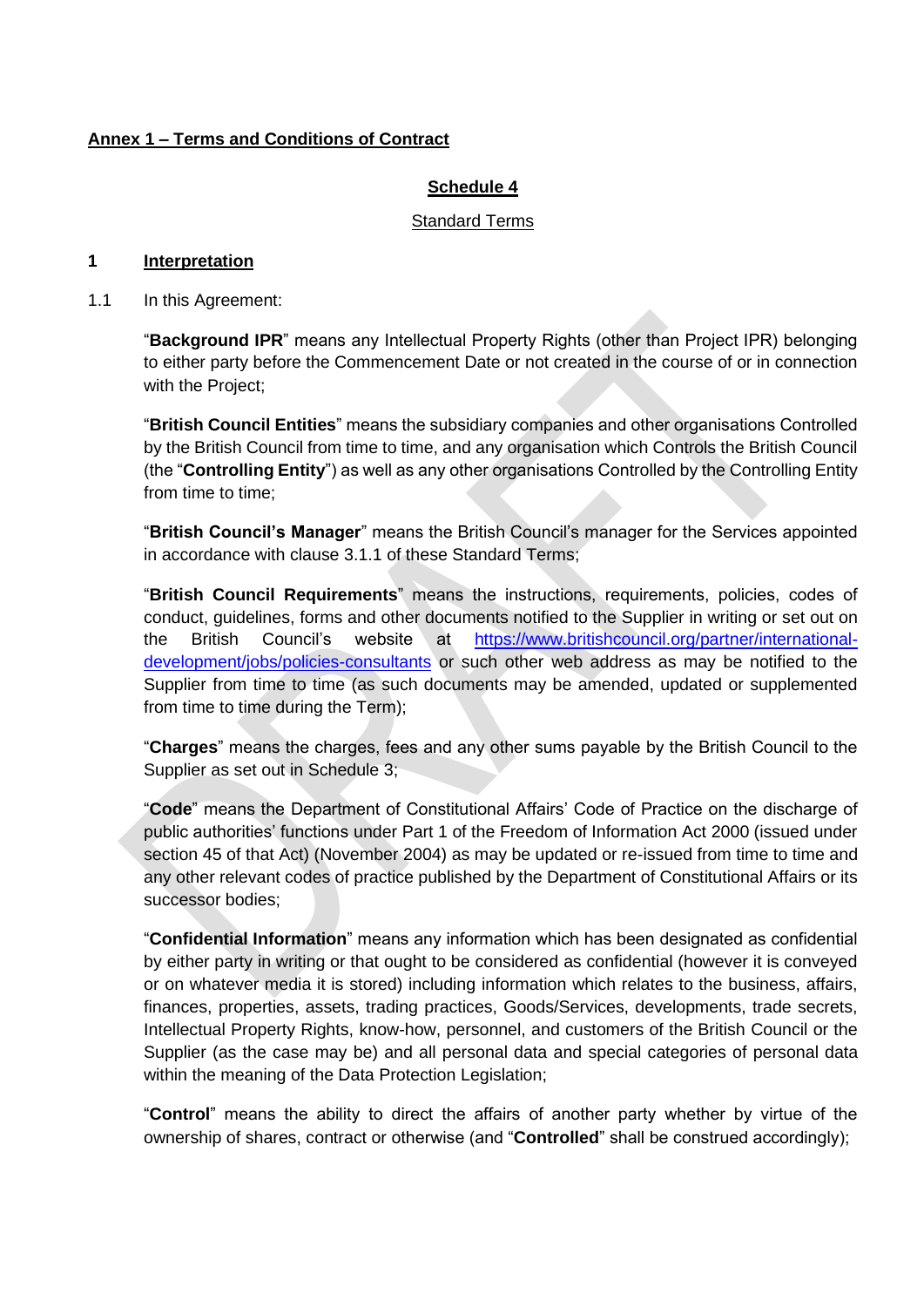"**Deliverables**" means all Documents, products and materials developed or provided by the Supplier as part of providing the Services;

"**Document**" means (whether in hard copy or electronic format) any document, drawing, map, plan, diagram, design, picture or other image, tape, disk, or other device or record embodying information in any form including any web page, information portal, "blog", online content or electronic file;

"**End Client Agreement**" means the agreement (if any) between the End Client (if any) and the British Council relating to the Project in connection with which the Supplier is providing its Services as a sub-contractor;

"**End Client Requirements**" means the specific requirements of the End Client (if any), including the terms of the End Client Agreement, as set out in the Special Terms (Schedule 1), the Terms of Reference (Schedule 2) or as otherwise notified to the Supplier in writing;

"**Environmental Information Regulations**" means the Environmental Information Regulations 2004;

"**Equality Legislation**" means any and all legislation, applicable guidance and statutory codes of practice relating to diversity, equality, non discrimination and human rights as may be in force from time to time in England and Wales or in any other territory in which, or in respect of which, the Supplier provides the Services;

"**FOIA**" means the Freedom of Information Act 2000 and any subordinate legislation made under that Act from time to time together with any guidance and/or codes of practice issued by the Information Commissioner in relation to such legislation;

"**Force Majeure Event**" means an act, event, omission or accident beyond the reasonable control of the affected party which was not reasonably foreseeable and which is not attributable to any wilful act, neglect or failure to take reasonable preventative action by that party, including (insofar as beyond such control but without prejudice to the generality of the foregoing expression) strikes, lock-outs or other industrial disputes, failure of a utility service or transport network, act of God, war, riot, civil commotion, malicious damage, volcanic ash, earthquake, explosion, terrorist act, epidemic, pandemic or other spread of infectious disease or the imposition of any measures to prevent the spread of disease, nuclear, chemical or biological contamination, compliance with any law or governmental order, rule, regulation or direction, accident, breakdown of plant or machinery, fire, flood or storm;

"**Goods**" means the goods or products (if any) to be supplied by the Supplier under this Agreement as set out in the Special Terms (Schedule 1) and/or the Terms of Reference (Schedule 2);

"**Information Disclosure Requirements**" means the requirements to disclose information under:

- (a) the Code;
- (b) the FOIA; and
- (c) the Environmental Information Regulations;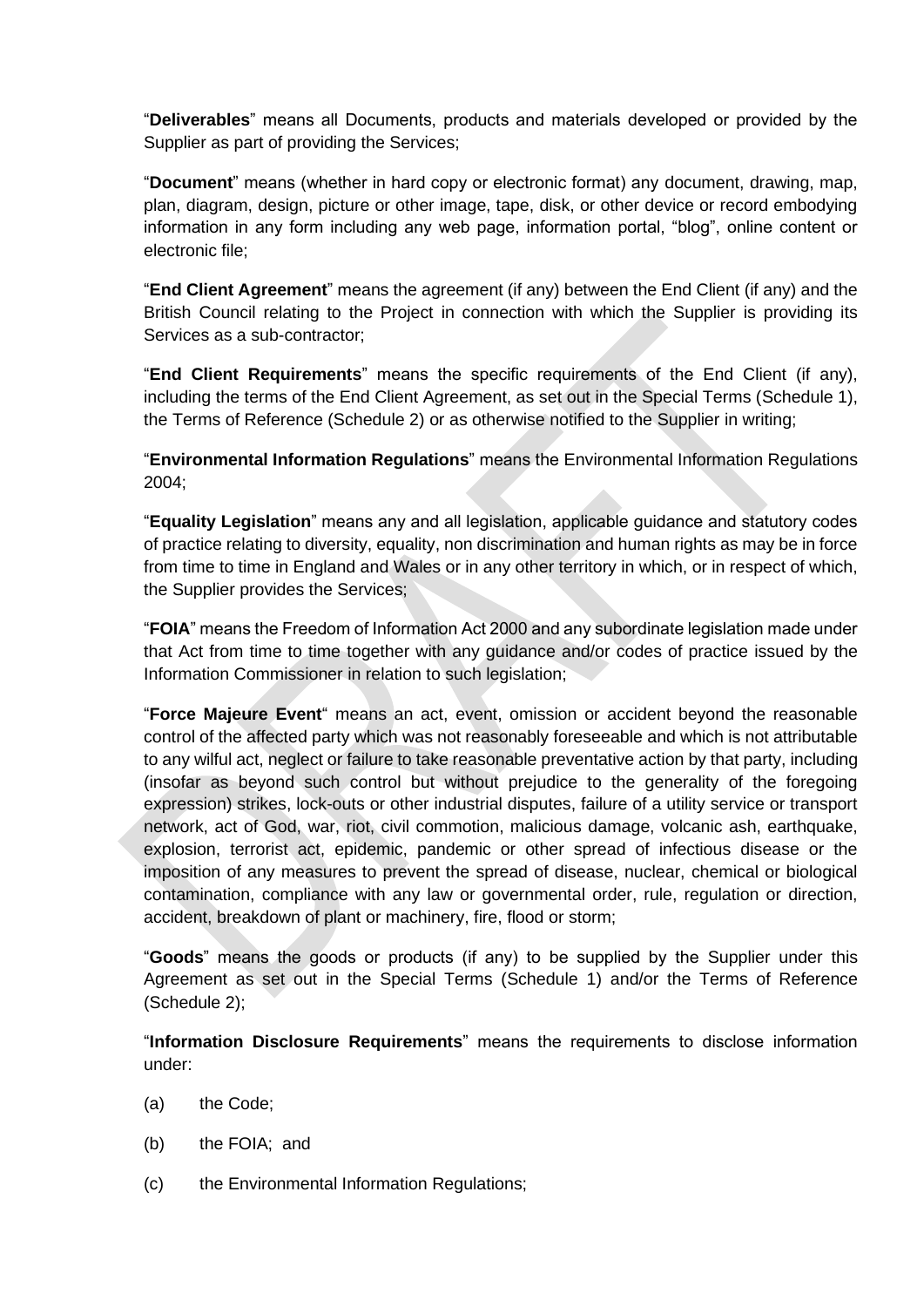"**Intellectual Property Rights**" means any copyright and related rights, patents, rights to inventions, registered designs, database rights, design rights, topography rights, trade marks, service marks, trade names and domain names, trade secrets, rights in unpatented know-how, rights of confidence and any other intellectual or industrial property rights of any nature including all applications (or rights to apply) for, and renewals or extensions of such rights and all similar or equivalent rights or forms of protection which subsist or will subsist now or in the future in any part of the world;

"**Premises**" means, where applicable, the premises or location where the Services are to be provided, as notified by the British Council to the Supplier;

"**Project**" means the project in connection with which the Supplier provides its Services as further described in the Special Terms (Schedule 1) and/or the Terms of Reference (Schedule 2);

"**Project IPR**" means all Intellectual Property Rights that arise or are obtained or developed by either party, or by a contractor on behalf of either party, in respect of the Deliverables in the course of or in connection with the Project;

"**Relevant Person**" means any individual employed or engaged by the Supplier and involved in the provision of the Services, or any agent or contractor or sub-contractor of the Supplier who is involved in the provision of the Services and includes the Key Personnel (if any);

"**Request for Information**" means a request for information (as defined in the FOIA) relating to or connected with this Agreement or the British Council more generally or any apparent request for such information under the Information Disclosure Requirements;

"**Services**" means the consultancy and related services to be provided by the Supplier under this Agreement as set out in the Special Terms (Schedule 1) and/or the Terms of Reference (Schedule 2);

"**Supplier's Equipment**" means any equipment described as "Supplier's Equipment" in Schedule 1 and any other equipment, including tools, systems (including laptops), cabling or facilities provided by the Supplier or its sub-contractors and used directly or indirectly in the supply of the Services or the Goods which are not the subject of a separate agreement between the parties under which title passes to the British Council;

"**Supplier's Team**" means Supplier and, where applicable, any Relevant Person, and all other employees, consultants, agents and sub-contractors and any other person, organisation, company, or other third-party representatives which the Supplier engages in any way in relation to the supply of the Services or the Goods; and

"**Third Party IPR**" means any Intellectual Property Rights not belonging to either party to this Agreement but used by the Supplier in the creation of the Deliverables and/or in the course of or in connection with the Project.

- 1.2 In this Agreement:
	- 1.2.1 any headings in this Agreement shall not affect the interpretation of this Agreement;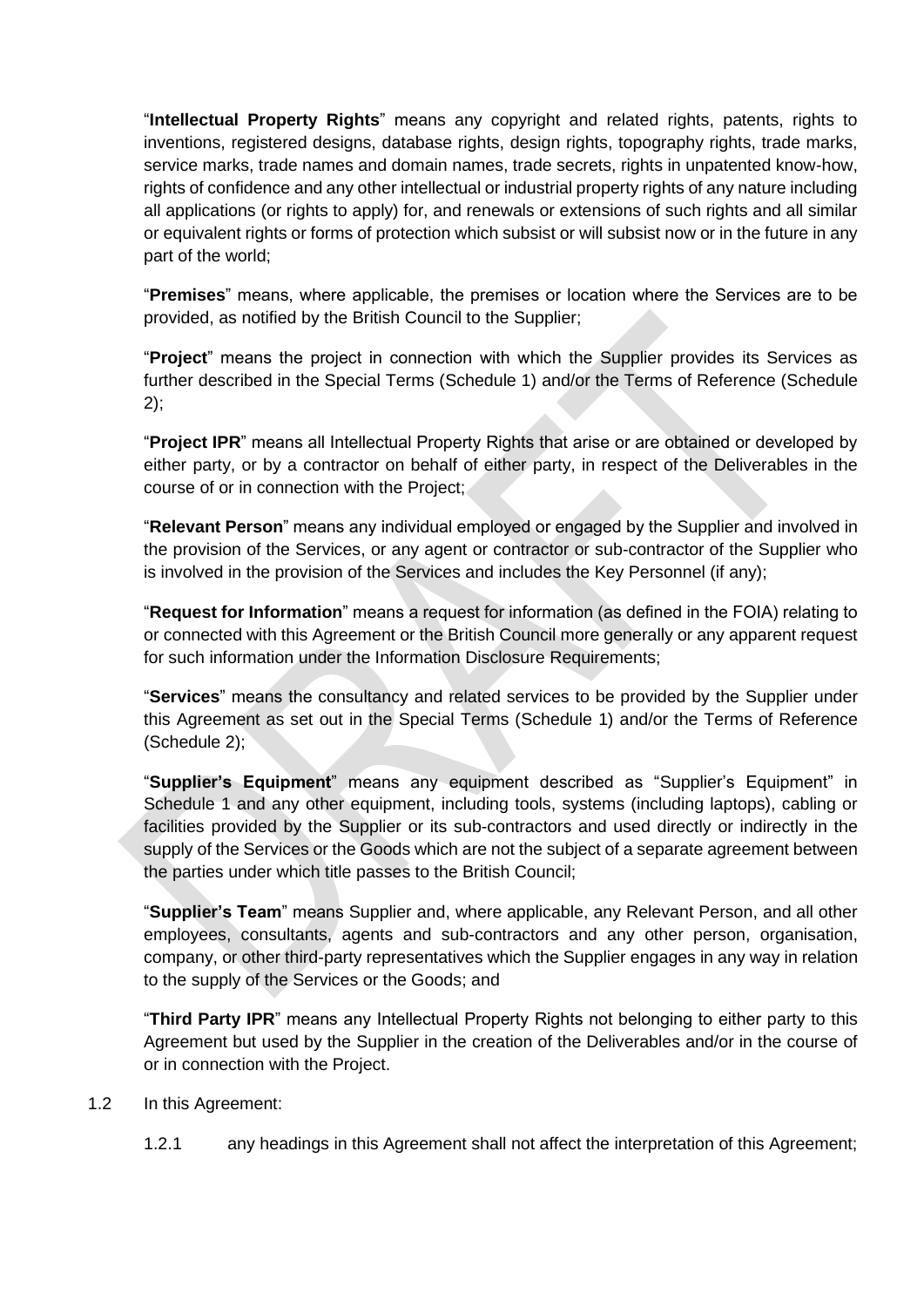- 1.2.2 a reference to a statute or statutory provision is (unless otherwise stated) a reference to the applicable UK statute as it is in force for the time being, taking account of any amendment, extension, or re-enactment and includes any subordinate legislation for the time being in force made under it;
- 1.2.3 where the words "include(s)" or "including" are used in this Agreement, they are deemed to have the words "without limitation" following them, and are illustrative and shall not limit the sense of the words preceding them;
- <span id="page-3-1"></span>1.2.4 without prejudice to clause [1.2.5,](#page-3-0) except where the context requires otherwise, references to:
	- (i) services being provided to, or other activities being provided for, the British Council;
	- (ii) any benefits, warranties, indemnities, rights and/or licences granted or provided to the British Council; and
	- (iii) the business, operations, customers, assets, Intellectual Property Rights, agreements or other property of the British Council,

shall be deemed to be references to such services, activities, benefits, warranties, indemnities, rights and/or licences being provided to, or property belonging to, each of the British Council and the British Council Entities and this Agreement is intended to be enforceable by each of the British Council Entities; and

<span id="page-3-0"></span>1.2.5 obligations of the British Council shall not be interpreted as obligations of any of the British Council Entities.

# **2 Supplier's Responsibilities**

- 2.1 The Supplier shall provide the Services and the Goods and deliver the Deliverables with (i) reasonable skill and care and to the highest professional standards (ii) in compliance at all times with the terms of this Agreement (and, in particular, the Special Terms (Schedule 1) and the Terms of Reference (Schedule 2)), the reasonable instructions of the British Council and all applicable regulations and legislation in force from time to time. The Supplier shall allocate sufficient resources to enable it to comply with its obligations under this Agreement.
- 2.2 To the extent the Supplier is required to deliver any Goods under this Agreement, those Goods shall be of satisfactory quality, fit for purpose and shall comply with any applicable specification set out in this Agreement.
- 2.3 The Supplier shall meet any dates related to the performance of the Services under this Agreement and time shall be of the essence in respect of such dates.
- 2.4 The Supplier shall comply with, and complete and return any forms or reports from time to time required by, the British Council Requirements.
- 2.5 The Supplier shall comply with the End Client Requirements (if any) and shall do nothing to put the British Council in breach of the End Client Requirements (if any).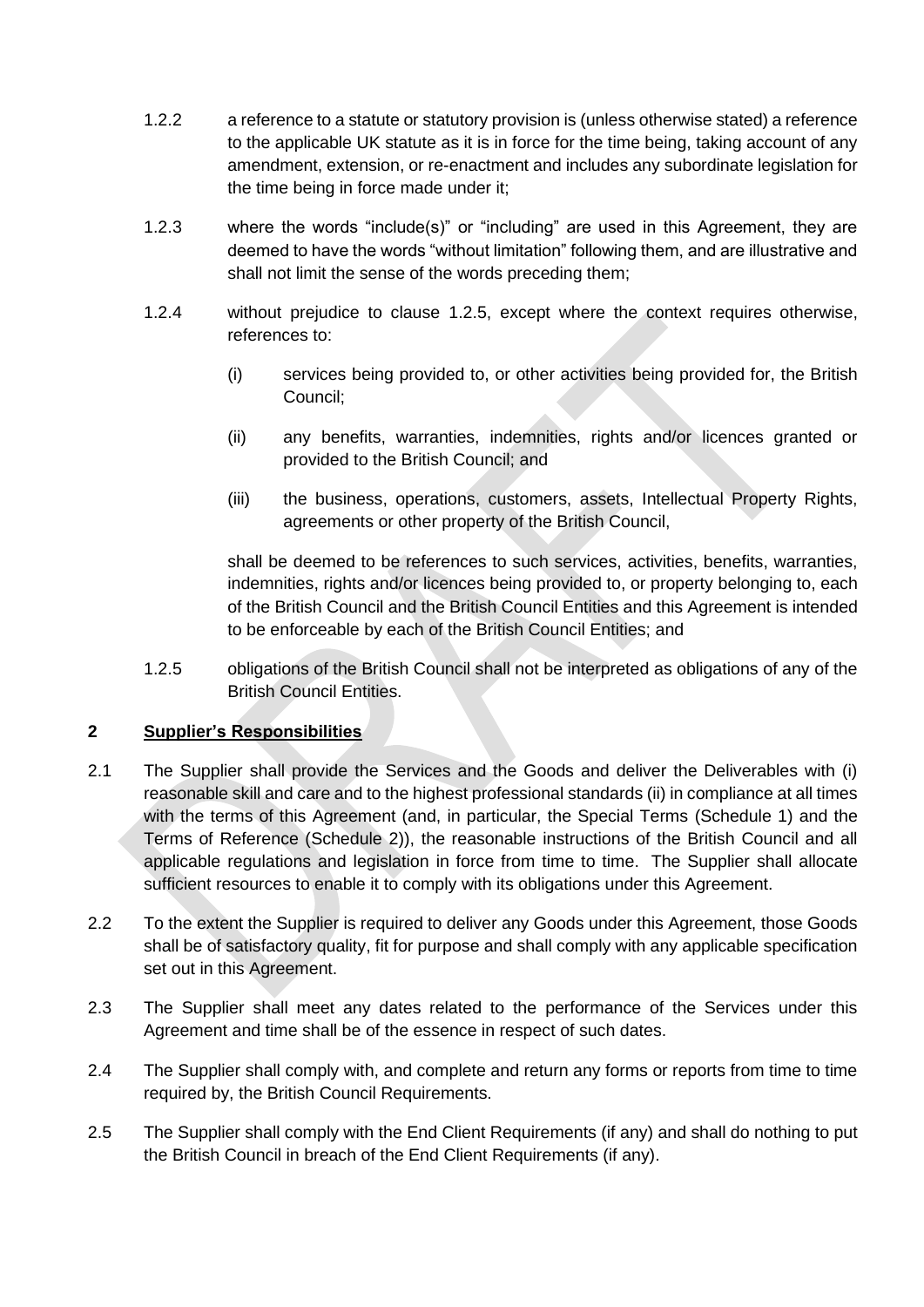- 2.6 Where applicable, the Supplier shall, subject to the prior written approval of the British Council, appoint or, at the written request of the British Council, replace without delay any member of the Supplier's Team, each such member to be suitably skilled, experienced and qualified to carry out the Services. The Supplier shall not, without the British Council's prior written consent (not to be unreasonably withheld or delayed), replace any of the Key Personnel. The British Council acknowledges that the Supplier will have to replace a member of the Key Personnel where such person leaves the employment of the Supplier, in which case the British Council shall have a right of approval over the proposed replacement (such approval not to be unreasonably withheld or delayed).
- <span id="page-4-0"></span>2.7 The Supplier shall:
	- 2.7.1 observe, and ensure that, where applicable, the Supplier's Team observes, the British Council's Acceptable Usage Policy, Roam User Policy (where access to the relevant information technology systems has been granted), Information Security Policy and any applicable security policy or health and safety policy notified to the Supplier (including such policies as may be applicable at the Premises) and any reasonable verbal or written instructions or policies issued to the Supplier at any time and shall comply with the legal requirements of any country in which the Services are being provided and, if the Supplier fails to do so, the British Council reserves the right to refuse the Supplier's Team access to the Premises and/or to suspend the provision of the Services until such time as the Supplier (and, where applicable, the Supplier's Team) is compliant with such policies, instructions or requirements and the British Council shall not be required to pay the Charges in respect of the period of such suspension; and
	- 2.7.2 before the date on which the Services are to start, obtain and at all times maintain and comply with all licences and consents required to enable the Supplier to provide the Services (including in relation to the installation of the Supplier's Equipment) and the Goods in accordance with this Agreement.
- 2.8 The Supplier shall not at any time during the Term do or say anything which damages or which could reasonably be expected to damage the interests or reputation of the British Council or the End Client (if any) or their respective officers, employees, agents or contractors.
- 2.9 If the Supplier is unable to provide the Services due to its own illness or injury or the illness or injury of any Relevant Person, the Supplier shall advise the British Council of that fact as soon as reasonably practicable and shall provide such evidence of any Relevant Person's or its own (as the case may be) illness or injury as the British Council may reasonably require. For the avoidance of doubt, no Charges shall be payable to the Supplier in respect of any period during which the Services are not provided.
- 2.10 The Supplier shall use all reasonable endeavours to ensure that it is available at all times on reasonable notice to provide such assistance or information as the British Council may require.
- 2.11 The Supplier may use another person, firm, company or organisation to perform any administrative, clerical or secretarial functions which are reasonably incidental to the provision of the Services provided that the British Council will not be liable to bear the cost of such functions.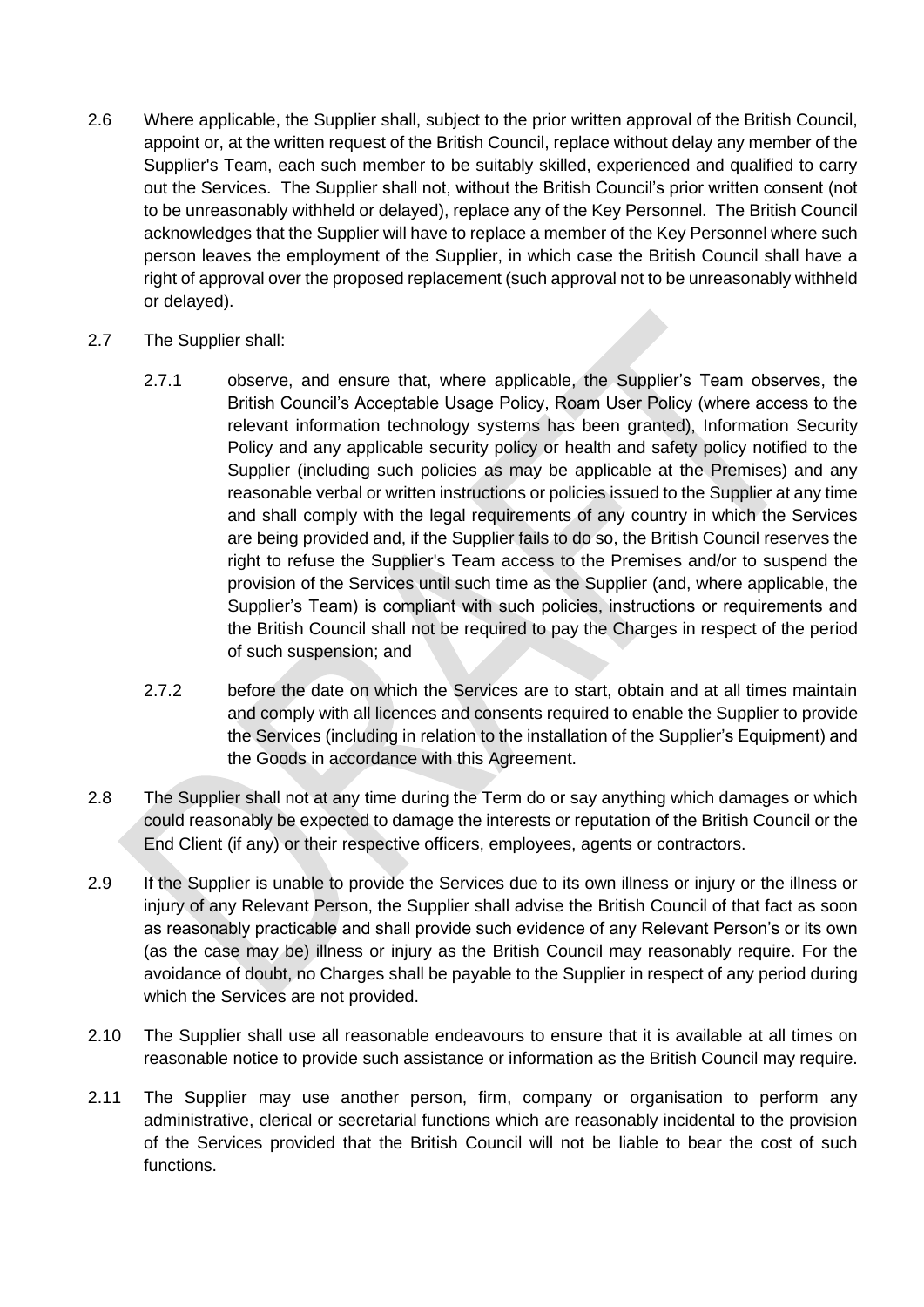- 2.12 Where the Supplier is not an individual, it shall provide one or more Relevant Person(s) to provide the Services and shall procure that such Relevant Person(s) comply with the terms of this Agreement to the extent that such terms are applicable to such Relevant Person(s). Notwithstanding the deployment of any such Relevant Person(s), the Supplier shall remain wholly liable to the British Council and shall be responsible for all acts and omissions (howsoever arising) in the performance of the Services. The British Council may, in its discretion, require the Relevant Person(s) to enter into direct undertakings with the British Council including with regard to confidentiality and intellectual property.
- 2.13 Nothing in this Agreement shall prevent the Supplier from being engaged, concerned or having any financial interest in any capacity in any other business, trade, profession or occupation during the Term provided that such activity does not cause a breach of any of the Supplier's obligations under this Agreement.
- 2.14 The Supplier shall use its reasonable endeavours to ensure that it does not become involved in any conflict of interests between the interests of the British Council and/or the End Client and the interests of the Supplier itself or any client of the Supplier. The Supplier shall notify the British Council in writing as soon as is practically possible of any potential conflict of interests and shall follow the British Council's reasonable instructions to avoid, or bring to an end, any conflict of interests. In the event that a conflict of interests does arise, the British Council shall be entitled to terminate this Agreement on immediate written notice.
- 2.15 The Supplier warrants that the Supplier's Equipment shall be of satisfactory quality and fit for the purpose of providing the Services in accordance with this Agreement.

### **3 The British Council's Obligations**

- <span id="page-5-0"></span>3.1 The British Council shall:
	- 3.1.1 co-operate with the Supplier in all matters relating to the Services and the Goods and appoint the British Council's Manager in relation to the Services, who shall have the authority to represent the British Council on day-to-day matters relating to this Agreement; and
	- 3.1.2 inform the Supplier of all health and safety rules and regulations and any other reasonable security requirements, policies and British Council instructions that apply at the Premises and/or in the country in which the Services are being provided from time to time during the Term.
- 3.2 The Supplier acknowledges and agrees that if it considers that the British Council is not or may not be complying with any of the British Council's obligations, it shall only be entitled to rely on this as relieving the Supplier's performance under this Agreement:
	- 3.2.1 to the extent that it restricts or precludes performance of the Services or the provision of the Goods by the Supplier; and
	- 3.2.2 if the Supplier, promptly after the actual or potential non-compliance has come to its attention, has notified details to the British Council in writing.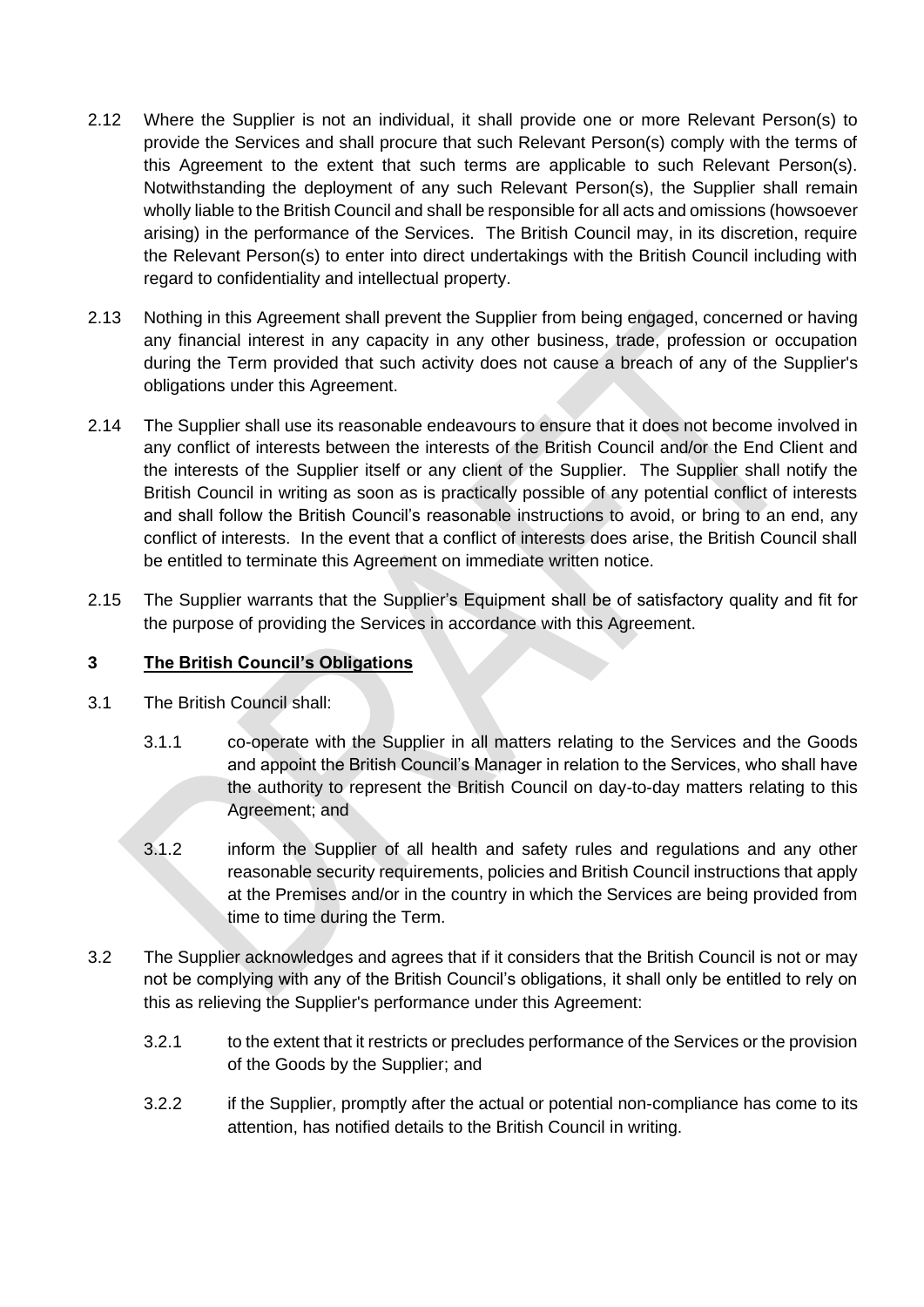# **4 Status**

- 4.1 The relationship of the Supplier to the British Council will be that of independent contractor and nothing in this Agreement shall render the Supplier or any Relevant Person an employee, worker, agent or partner of the British Council and the Supplier shall not hold itself out as such.
- <span id="page-6-0"></span>4.2 This Agreement constitutes a contract for the provision of services and not a contract of employment and accordingly the Supplier shall be fully responsible for and shall indemnify the British Council for and in respect of payment of the following within the prescribed time limits:
	- 4.2.1 any income tax, national insurance and social security contributions and any other employment related liability, deduction, contribution, assessment or claim in any applicable jurisdiction arising from or made in connection with either the performance of the Services, or any payment or benefit received by the Supplier (or, where applicable, any Relevant Person) in respect of the Services, where such recovery is not prohibited by law and the Supplier shall further indemnify the British Council against all reasonable costs, expenses and any penalty, fine or interest incurred or payable by the British Council in connection with or in consequence of any such liability, deduction, contribution, assessment or claim other than where the latter arise out of the British Council's negligence or wilful default; and
	- 4.2.2 any liability for any employment-related claim or any claim based on worker status (including reasonable costs and expenses) brought by the Supplier (or, where applicable, any Relevant Person) against the British Council arising out of or in connection with the provision of the Services, except where such claim is as a result of any act or omission of the British Council.
- 4.3 The British Council may at its option satisfy the indemnities set out in claus[e 4.2](#page-6-0) above (in whole or in part) by way of deduction from any outstanding Charges or other payments due to the Supplier.
- 4.4 Where applicable, the Supplier:
	- 4.4.1 acknowledges and agrees that it is intended that all employees of the Supplier (if any) shall remain employees of the Supplier and that termination of this Agreement (or any part of it) shall not operate to transfer the contracts of employment of any employees to the British Council or any third party; and
	- 4.4.2 shall use all reasonable endeavours to ensure that no member of its staff is deployed in the delivery of the Services to such an extent that the Transfer of Undertakings (Protection of Employment) Regulations 2006 (or any applicable equivalent legislation in any relevant jurisdiction, including in the European Union the Acquired Rights Directive (Council Directive 77/187 as amended) and any national legislation enacting to such Directive) may operate to transfer the employment of such member of staff to the British Council or any successor service provider upon termination of this Agreement.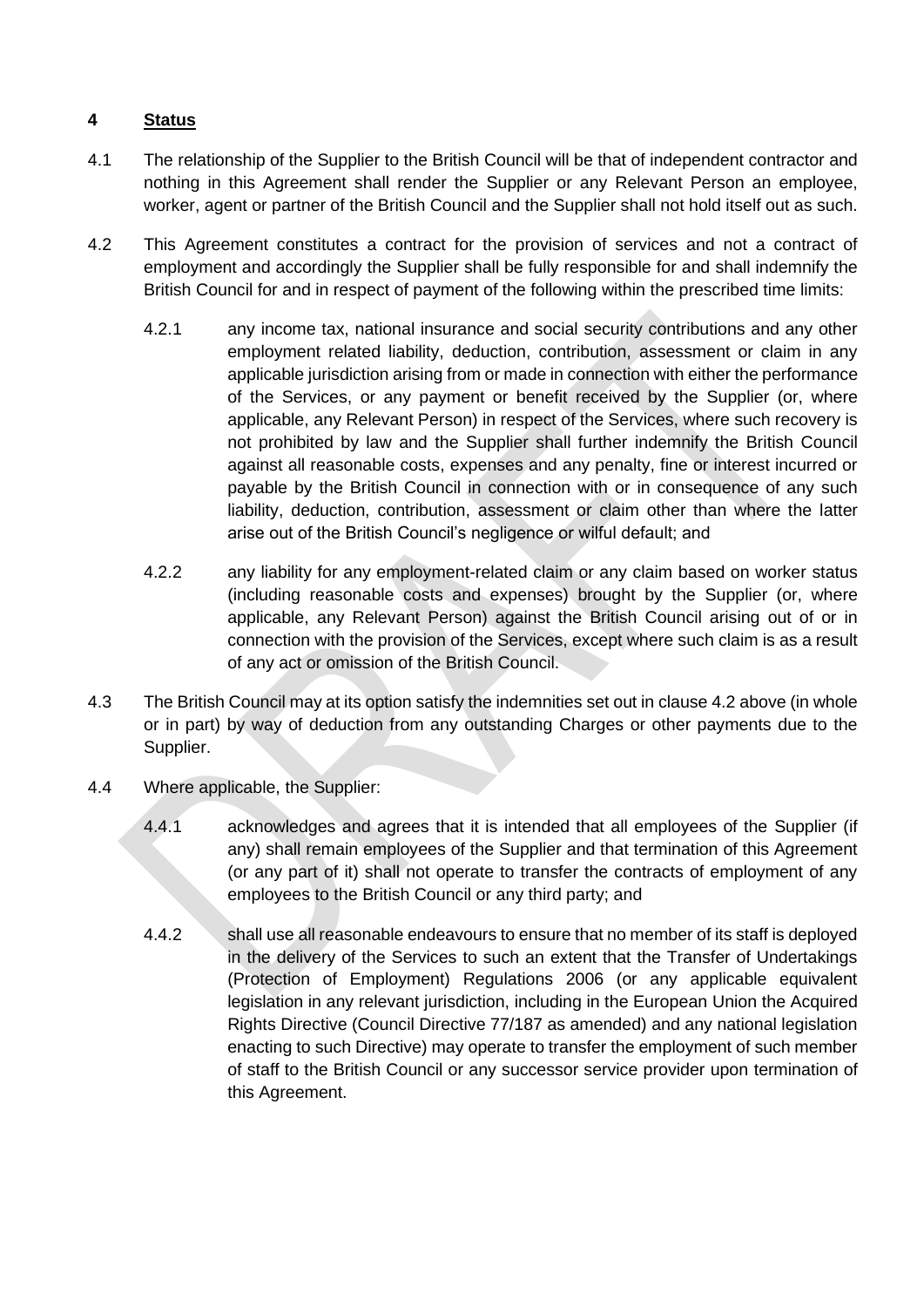# **5 Price and Payment**

- 5.1 Unless stated otherwise, the Charges are exclusive of value added tax (VAT) or any equivalent sales tax in any applicable jurisdiction, which, if properly chargeable, the British Council shall pay at the prevailing rate within 30 days following receipt from the Supplier of a valid and accurate tax invoice. In the event that the British Council is required by the laws or regulations of any applicable jurisdiction to deduct any withholding tax or similar taxes from the Charges, the British Council shall deduct and account for such taxes before paying the remainder of the Charges to the Supplier and shall notify the Supplier in writing of all such sums properly deducted.
- 5.2 Under current UK legislation it is the responsibility of a supplier to assess its VAT liability for the supply of services. Where UK VAT is applicable, the Supplier's invoice should show all the necessary entries thereon to make it a valid tax invoice for VAT purposes; and in particular it must show the amount of VAT charged separately. However, the British Council may be of the opinion that the Services being supplied under this Agreement may not be subject to UK VAT, due to the place of supply not being the UK, and the charging of UK VAT would therefore be inappropriate. The British Council reserves the right to dispute payment of the UK VAT charged by the Supplier until the issue has been resolved by a ruling in writing obtained from HM Revenue & Customs by the Supplier, and that ruling shown to the British Council.
- 5.3 The Supplier shall indemnify and keep indemnified the British Council from and against any liability, including any interest, penalties or costs incurred, which is levied, demanded or assessed on the British Council at any time in respect of the Supplier's failure to account for or to pay any VAT relating to payments made to the Supplier under this Agreement. Any amounts due under this clause 5.3 shall be paid in cleared funds by the Supplier to the British Council not less than seven calendar days before the date on which the tax or other liability is payable by the British Council. The British Council may grant the Supplier further time to pay where this is deemed appropriate by the British Council taking account of the relevant circumstances.
- 5.4 Unless stated otherwise, the Supplier shall invoice for the Charges monthly in arrears and all such invoices shall be accompanied by a statement setting out the Services and/or Goods supplied in the relevant month in sufficient detail to justify the Charges charged (including any timesheets or other information required by, and to be provided in the format set out in, the British Council Requirements).
- 5.5 Subject to clauses [5.6](#page-7-0) to [5.8](#page-8-0) below, the British Council shall, unless agreed otherwise by the parties in writing, pay each of the Supplier's valid and accurate invoices by automated transfer into the Supplier's nominated bank account no later than 30 days after the invoice is received.
- <span id="page-7-0"></span>5.6 Provided that it notifies the Supplier in writing in advance, and works in good faith to resolve any issues or disputes, the British Council shall be entitled to withhold payment of any sums in respect of any Services or Deliverables which have not been provided by the Supplier to the British Council's satisfaction and in accordance with the terms of this Agreement.
- 5.7 In the event that the British Council makes any overpayment in connection with this Agreement (or any other agreement between the parties), the British Council may, upon written notice to the Supplier, deduct the amount of such overpayment from any future invoice or require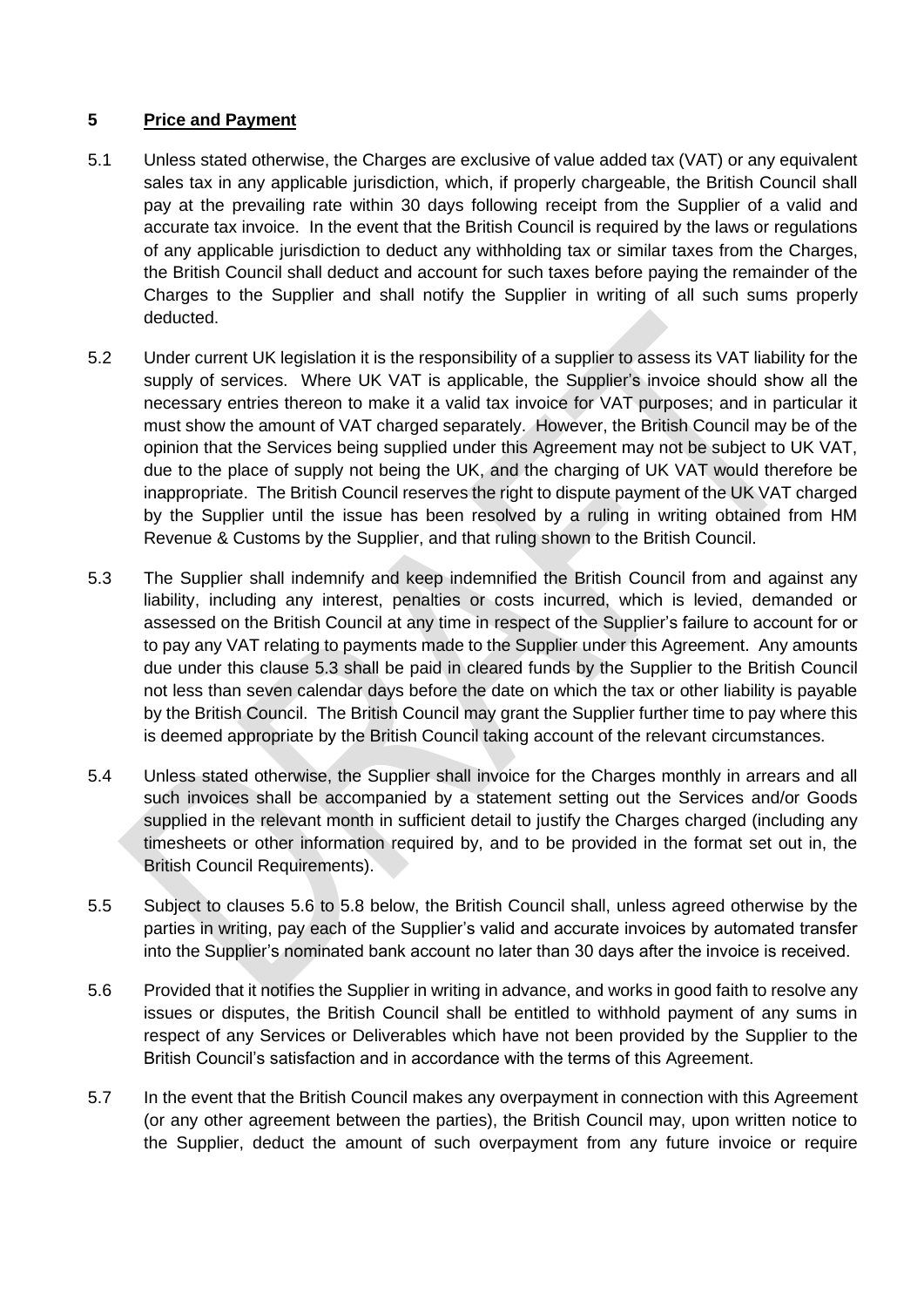repayment of such sum within 30 days after the date on which it serves written notice on the Supplier.

- <span id="page-8-0"></span>5.8 Where there is an End Client, the British Council shall not be obliged to pay any invoice to the extent that it has not received payment relating to that invoice from the End Client.
- 5.9 If the British Council fails to pay any sum properly due and payable (other than any sum disputed in good faith) by the due date for payment, the Supplier may charge interest on the amount of any such late payment at the rate of 4% per annum above the official bank rate set from time to time by the Bank of England. Such interest will accrue from the date on which payment was due to the date on which payment is actually made. The parties hereby acknowledge and agree that this rate of interest is a substantial remedy for any late payment of any sum properly due and payable.

### **6 Quality and Performance**

- 6.1 Any person authorised by the British Council and/or the End Client shall be entitled, subject to reasonable notice, to inspect work being undertaken in relation to the Services and the Goods at all reasonable times at the Supplier's premises or at the premises of any sub-contractor or agent of the Supplier.
- 6.2 The British Council reserves the right to reject any Goods and/or reject or require reperformance (at no additional cost to the British Council) of any Services which are defective or which are otherwise not in accordance with the requirements of this Agreement. Rejected Goods may be returned at the Supplier's risk and expense and the Supplier will refund any monies paid by the British Council in relation to such rejected Goods (or the British Council shall be entitled to deduct the amount of such monies from any future invoice payable by the British Council).
- 6.3 If at any time within 12 months following the date of provision of any Services or delivery of any Goods, any such Services or Goods (or any part thereof) are found to be defective or otherwise not in accordance with the requirements of this Agreement, the Supplier shall promptly on request and without charge, remedy the deficiency by re-performing the Services, or repairing, or supplying replacements for, the Goods.
- 6.4 Risk in Goods shall pass when the Goods are delivered as specified in this Agreement. Unless otherwise specified, the Supplier shall be responsible for all carriage, insurance and other costs incurred in delivering the Goods to the delivery location and, where requested, unloading Goods at that location.
- 6.5 Ownership of Goods shall pass to the British Council on delivery, payment or part payment, whichever is the first to occur.

# **7 Change Control**

- 7.1 If either party wishes to change the scope or provision of the Services, it shall submit details of the requested change to the other in writing and such change shall only be implemented if agreed in accordance with the remainder of this clause.
- 7.2 If the British Council requests a change to the scope or provision of the Services: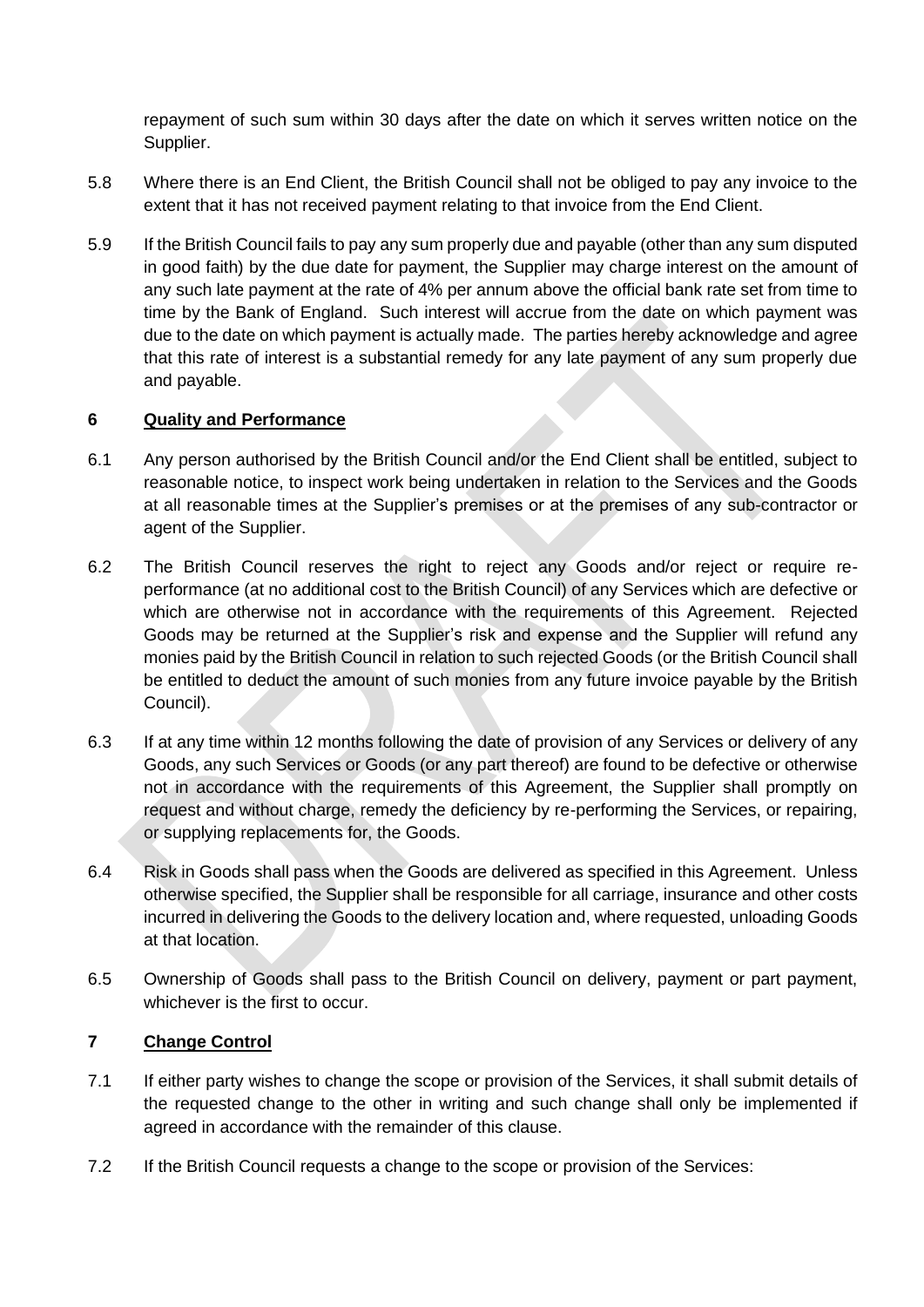- <span id="page-9-0"></span>7.2.1 the Supplier shall, within a reasonable time (and in any event not more than fourteen (14) calendar days after receipt of the British Council's request), provide a written estimate to the British Council of:
	- (i) the likely time required to implement the change;
	- (ii) any reasonable variations to the Charges arising directly as a result of the proposed change; and
	- (iii) any other impact of the change on the terms of this Agreement.
- 7.2.2 if, following receipt of the Supplier's written estimate submitted in accordance with clause [7.2.1,](#page-9-0) the British Council does not wish to proceed, there shall be no change to this Agreement; and
- 7.2.3 if the British Council wishes the Supplier to proceed with the change, the Supplier shall do so after agreement on the necessary variations to the Charges, the Services and any other relevant terms of this Agreement to take account of the change following which this Agreement shall be varied by the parties setting out in writing, and signing, the agreed changes in accordance with clause [27.](#page-25-0)
- 7.3 If the Supplier requests a change to the scope or provision of the Services, it shall send such request to the British Council in writing, accompanied by a written statement of the matters referred to in clause [7.2.1,](#page-9-0) and the British Council shall withhold or give its consent to such change in its sole discretion. If the British Council wishes the Supplier to proceed with the change, the Supplier shall do so, following a variation of this Agreement in writing in accordance with clause [27.](#page-25-0)

# **8 Premises**

- 8.1 Subject to clause [2.7.1,](#page-4-0) the Supplier shall be entitled to use such parts of the Premises as the British Council may from time to time designate as are necessary for the performance of the Services provided that use of the Premises is to be solely for the purposes of providing the Services and the Supplier shall neither have nor acquire any right to exclusive possession of part or all of the Premises nor any separate right to occupy or possess part or all of the Premises and nothing in this Agreement shall create a lease or other greater interest in any premises.
- 8.2 The British Council may refuse to admit to, or order the removal from, the Premises any member of the Supplier's Team or person otherwise acting on behalf of the Supplier who, in the opinion of the British Council, is not behaving in accordance with the requirements of this Agreement or whose behaviour, conduct or dress, whether at the time the person is seeking admittance to, or at any time the person is present on, the Premises or otherwise, renders that person unfit to be on the Premises or is inappropriate in the context of the country in which the Premises are located. Costs associated with any such refusal of admittance or removal and with the provision of a suitable replacement shall be met by the Supplier and the British Council shall not be required to pay the Charges in respect of any period during which the Supplier is refused admittance to, or removed from, the Premises as a result of this clause.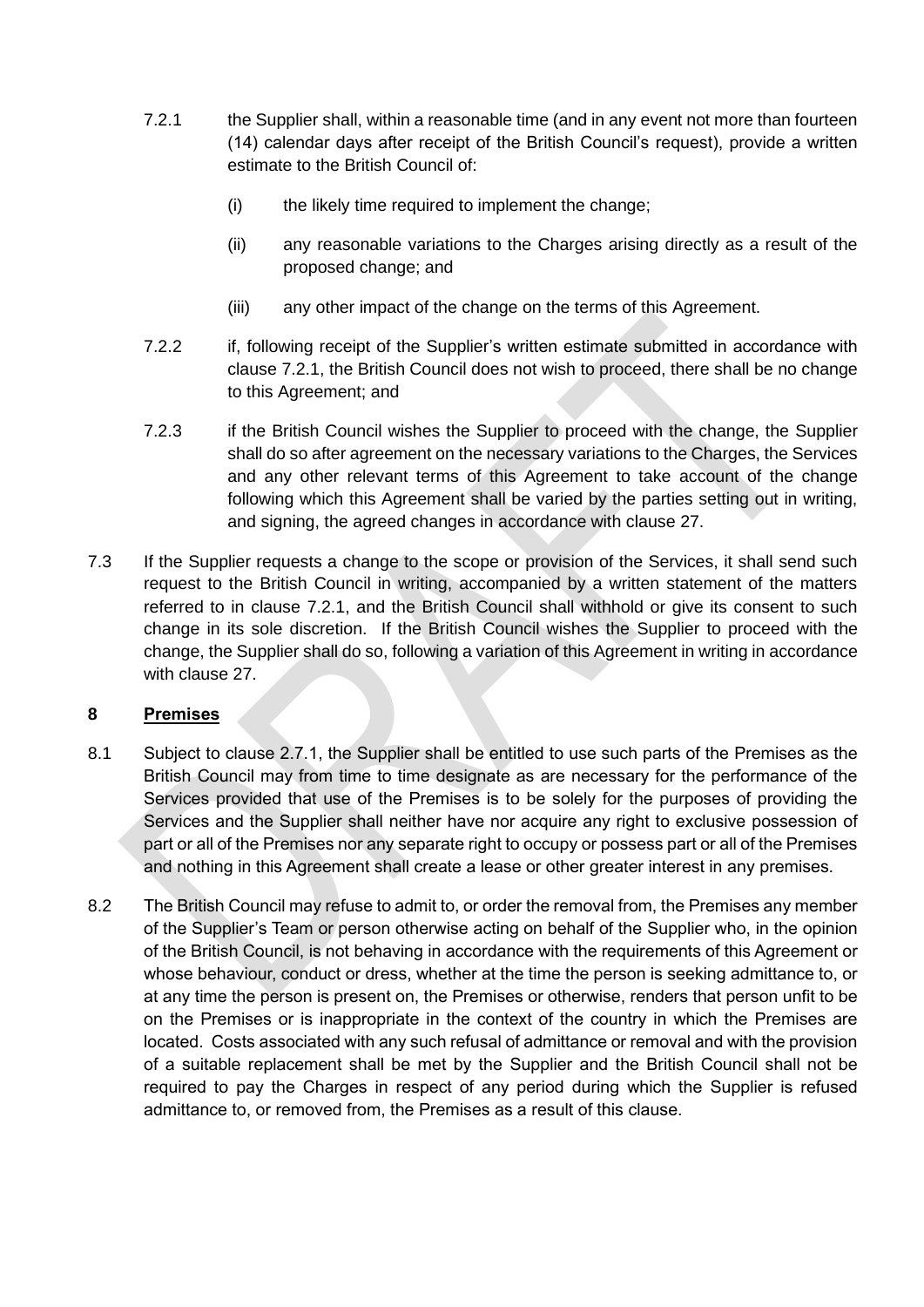## **9 The Equipment**

- 9.1 The British Council Equipment shall remain the property of the British Council and shall be used by the Supplier in the performance of the Services and for no other purposes.
- 9.2 The British Council shall be responsible for the repair or replacement of the British Council Equipment unless the need for repair or replacement is caused by the Supplier's failure to comply with clause [9.3](#page-10-0) or by the negligence or default of the Supplier.
- <span id="page-10-0"></span>9.3 The Supplier shall maintain all of the British Council Equipment in good and serviceable condition (fair wear and tear excepted) and shall only use the British Council Equipment in accordance with the British Council Equipment manufacturers' recommendations.
- 9.4 The Supplier shall be liable for any loss of or damage to any of the British Council Equipment caused by the negligence or default of the Supplier.
- 9.5 The Supplier shall not in any circumstances have any right to refuse to return to the British Council any of the British Council Equipment and shall take steps necessary to ensure that the title of the British Council and the British Council's right to repossess the British Council Equipment are effectively brought to the attention of any third party dealing with any of the British Council Equipment.

## <span id="page-10-1"></span>**10 Intellectual Property Rights**

- 10.1 Subject to clause [12,](#page-12-0) each party shall give full disclosure to the other of all Background IPR owned by it which is relevant to the Project (and the Supplier shall give the British Council full disclosure of any Third Party IPR it intends to use).
- 10.2 All Background IPR and Third Party IPR is and shall remain the exclusive property of the party owning it.
- 10.3 Each party warrants to the other party that its Background IPR does not, so far as it is aware, infringe the rights of any third party and none of its Background IPR is the subject of any actual or, so far as it is aware, threatened challenge, opposition or revocation proceedings.
- <span id="page-10-2"></span>10.4 The Supplier hereby assigns to the British Council with full title guarantee by way of present and future assignment all its right, title and interest in and to the Project IPR.
- 10.5 The Supplier shall procure the waiver in favour of the British Council of all moral rights arising under the Copyright, Designs and Patents Act 1988, as amended or revised, or any similar provisions of law in any jurisdiction, relating to the Deliverables.
- 10.6 The British Council hereby grants to the Supplier an irrevocable, royalty-free, non-exclusive, worldwide right and licence to use the Project IPR and the British Council's Background IPR in, and to the extent necessary for, the performance of the Services.
- 10.7 The Supplier hereby grants to the British Council an irrevocable, royalty-free, non-exclusive, worldwide right and licence to use the Supplier's Background IPR included in the Deliverables.
- 10.8 The Supplier is responsible for obtaining any licences, permissions or consents in connection with any Third Party IPR required by the Supplier and the British Council for use of the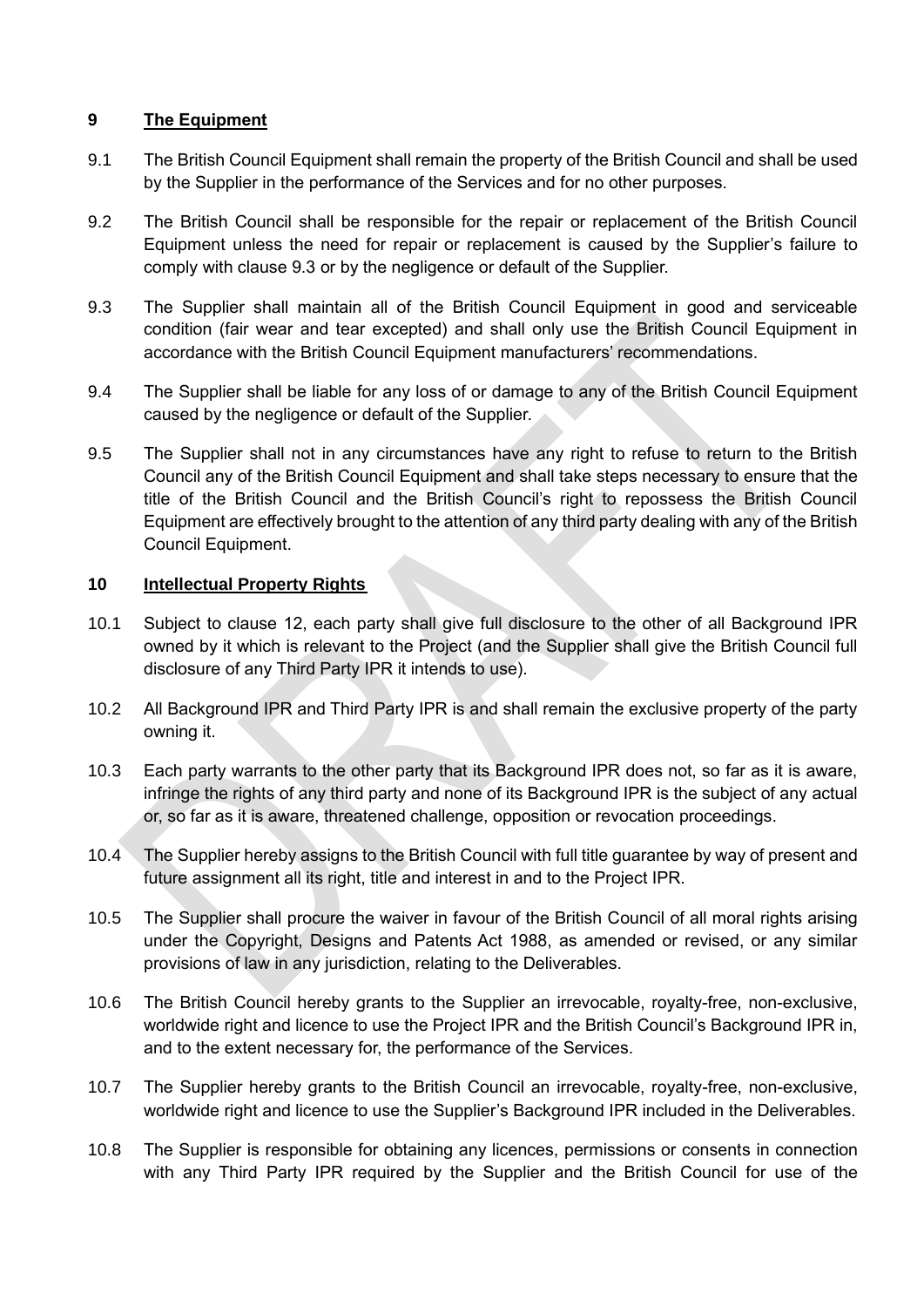Deliverables (such licences, permissions or consents to be in writing, copies of which the Supplier shall provide to the British Council on request). In addition, the Supplier warrants that the provision of the Services, the Deliverables and/or the Goods does not and will not infringe any third party's Intellectual Property Rights.

- 10.9 The Supplier warrants that it has in place contractual arrangements with all members of the Supplier's Team assigning to the Supplier their Intellectual Property Rights and waiving their moral rights (if any) in the Deliverables such that the Supplier can enter into the assignments, licences and waivers set out in this clause [10.](#page-10-1)
- 10.10 The Supplier undertakes at the British Council's request and expense to execute all deeds and documents which may reasonably be required to give effect to this clause [10.](#page-10-1)
- 10.11 Nothing in this Agreement shall prevent the Supplier from using any techniques, ideas or knowhow gained during the performance of this Agreement in the course of its normal business, to the extent that it does not result in a disclosure of the British Council's Confidential Information or an infringement of Intellectual Property Rights.
- 10.12 Each party shall promptly give written notice to the other party of any actual, threatened or suspected infringement of the Project IPR or the other party's Background IPR of which it becomes aware.

### <span id="page-11-4"></span>**11 Limitation of Liability**

- <span id="page-11-0"></span>11.1 Nothing in this Agreement shall exclude or restrict the liability of either party to the other for death or personal injury resulting from negligence or for fraudulent misrepresentation or in any other circumstances where liability may not be limited under any applicable law.
- <span id="page-11-3"></span>11.2 Subject to clauses [11.1](#page-11-0) and [11.3,](#page-11-1) neither party shall be liable to the other whether in contract, tort, negligence, breach of statutory duty or otherwise for any indirect loss or damage, multiplication of compensatory damages, punitive or exemplary damages, fines, penalties, fees costs or expenses whatsoever or howsoever arising out of or in connection with this Agreement.
- <span id="page-11-1"></span>11.3 Nothing in this Agreement shall exclude or restrict the liability of the Supplier to the British Council for any breach by the Supplier of clause [12](#page-12-0) (Confidentiality) or clause [16](#page-18-0) (Data Processing).
- <span id="page-11-2"></span>11.4 The Supplier shall take out and maintain adequate insurance cover at least to the level described in the Special Terms (Schedule 1). The Supplier shall provide to the British Council forthwith upon request copies of the relevant certificates and details of any of the insurance cover that it is obliged to have under this clause [11.4.](#page-11-2)
- 11.5 Subject to clauses [11.1](#page-11-0) and [11.2,](#page-11-3) the British Council's liability to the Supplier in respect of any one claim or series of linked claims under this Agreement (whether in contract, tort, negligence, breach of statutory duty or otherwise) shall not exceed an amount equal to the sum of the Charges paid or properly invoiced and due to be paid under this Agreement, plus any late payment interest properly chargeable under the terms of this Agreement, in the twelve (12) month period immediately preceding the event which gives rise to the relevant claim or series of linked claims.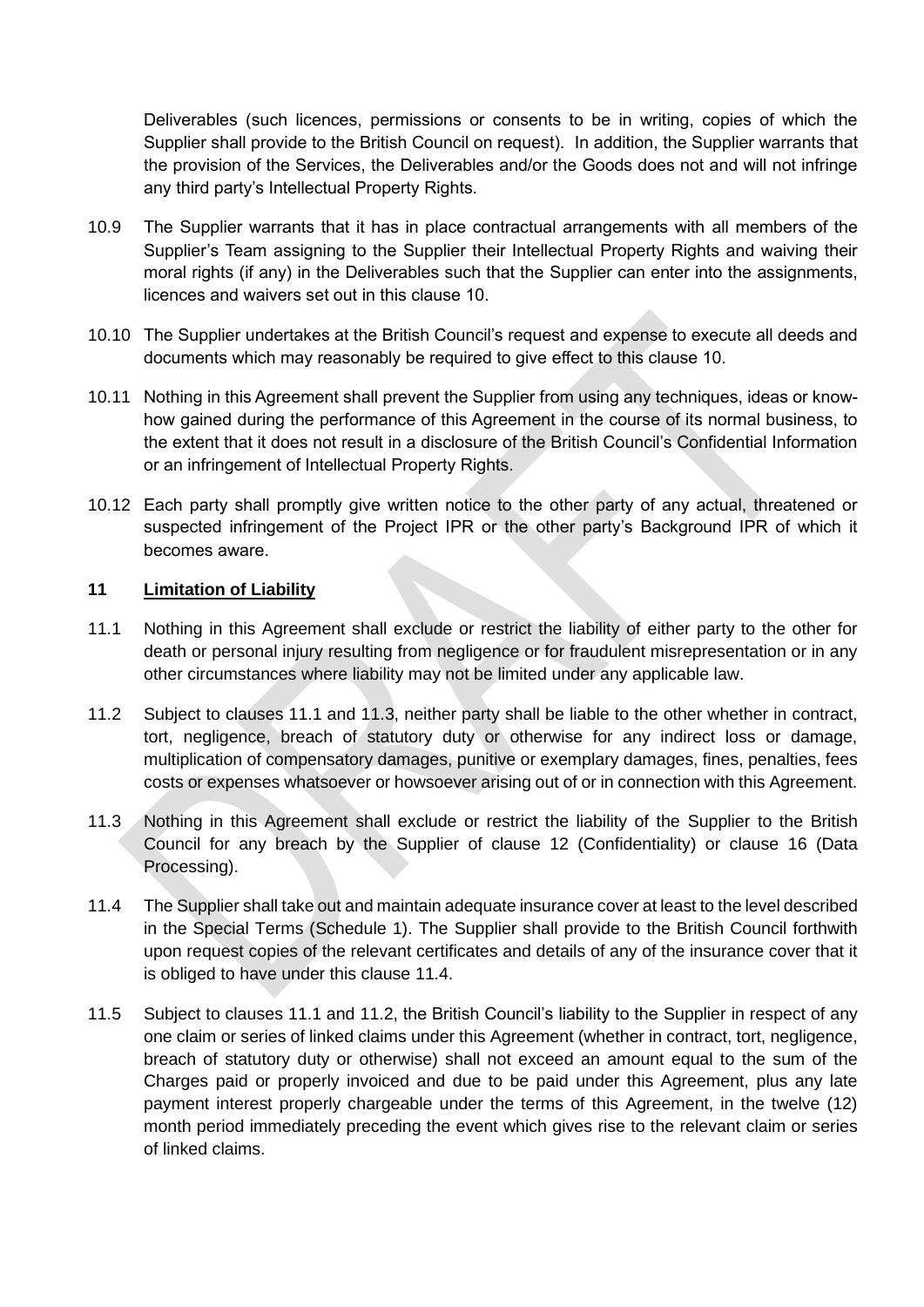- 11.6 The Supplier shall indemnify the British Council from and against all loss or liability in connection with physical damage to property, death or personal injury caused by or arising out of the negligence of, or breach of this Agreement by, the Supplier or any member of the Supplier's Team.
- 11.7 The provisions of this clause [11](#page-11-4) shall survive the termination of this Agreement, however arising.

## <span id="page-12-0"></span>**12 Confidentiality**

- 12.1 For the purposes of this clause [12:](#page-12-0)
	- 12.1.1 the "**Disclosing Party**" is the party which discloses Confidential Information to, or in respect of which Confidential Information comes to the knowledge of, the other party; and
	- 12.1.2 the "**Receiving Party**" is the party which receives Confidential Information relating to the other party.
- <span id="page-12-1"></span>12.2 The Receiving Party shall take all necessary precautions to ensure that all Confidential Information it receives under or in connection with this Agreement:
	- 12.2.1 is given only to such of its staff (or, in the case of the Supplier, the Supplier's Team) and professional advisors or consultants engaged to advise it in connection with this Agreement as is strictly necessary for the performance of this Agreement and only to the extent necessary for the performance of this Agreement; and
	- 12.2.2 is treated as confidential and not disclosed (without the prior written consent of the Disclosing Party) or used by the Receiving Party or any member of its staff (or, in the case of the Supplier, the Supplier's Team) or its professional advisors or consultants otherwise than for the purposes of this Agreement.
- <span id="page-12-2"></span>12.3 The Supplier shall ensure that all members of the Supplier's Team or professional advisors or consultants are aware of the Supplier's confidentiality obligations under this Agreement.
- 12.4 The provisions of clauses [12.2](#page-12-1) and [12.3](#page-12-2) shall not apply to any Confidential Information which:
	- 12.4.1 is or becomes public knowledge (otherwise than by breach of this clause [12\)](#page-12-0);
	- 12.4.2 was in the possession of the Receiving Party, without restriction as to its disclosure, before receiving it from the Disclosing Party;
	- 12.4.3 is received from a third party who lawfully acquired it and who is under no obligation restricting its disclosure;
	- 12.4.4 is independently developed without access to the Confidential Information; or
	- 12.4.5 must be disclosed pursuant to a statutory, legal or parliamentary obligation placed upon the Receiving Party.
- 12.5 In the event that the Supplier fails to comply with this clause [12,](#page-12-0) the British Council reserves the right to terminate this Agreement by notice in writing with immediate effect.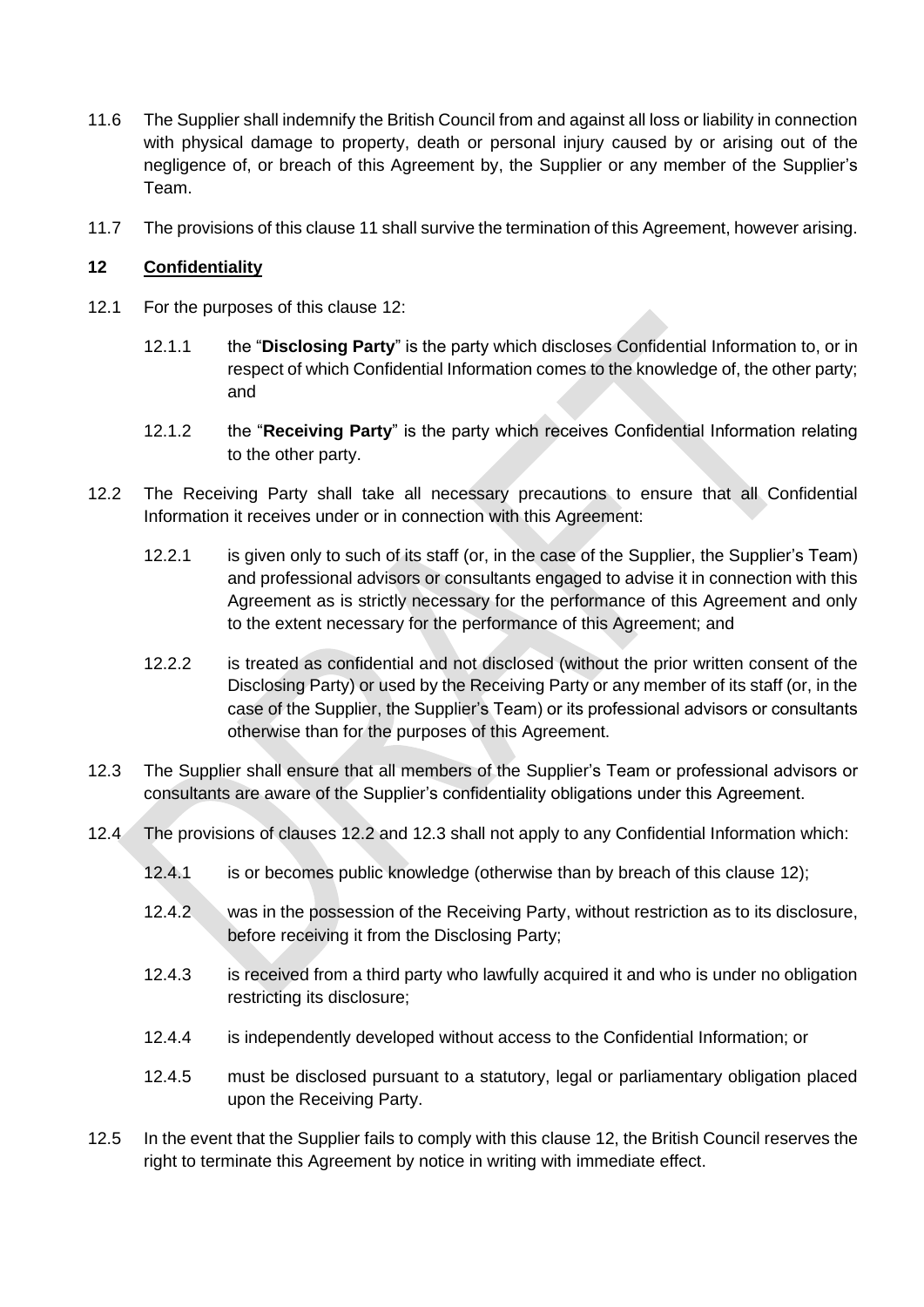- 12.6 The provisions under this claus[e 12](#page-12-0) are without prejudice to the application of the Official Secrets Act 1911 to 1989 to any Confidential Information.
- 12.7 The Supplier acknowledges that the British Council is subject to the Information Disclosure Requirements and shall assist and co-operate with the British Council to enable the British Council to comply with those requirements.
- 12.8 Where the British Council receives a Request for Information in relation to information that the Supplier or any of its sub-contractors is holding on behalf of the British Council and which the British Council does not hold itself, the British Council shall as soon as reasonably practicable after receipt and in any event within five calendar days of receipt, forward the Request for Information to the Supplier and the Supplier shall:
	- 12.8.1 provide the British Council with a copy of all such information in the form that the British Council requires as soon as practicable and in any event within 10 calendar days (or such other period as the British Council acting reasonably may specify) of the British Council's request; and
	- 12.8.2 provide all necessary assistance as reasonably requested by the British Council to enable the British Council to respond to the Request for Information within the time for compliance set out in section 10 of the FOIA or regulation 5 of the Environmental Information Regulations, as applicable.
- 12.9 The Supplier acknowledges that any lists or schedules provided by it outlining Confidential Information are of indicative value only and that the British Council may nevertheless be obliged to disclose the Supplier's Confidential Information in accordance with the Information Disclosure Requirements:
	- 12.9.1 in certain circumstances without consulting the Supplier; or
	- 12.9.2 following consultation with the Supplier and having taken its views into account,

<span id="page-13-0"></span>provided always that where clause [12.9.1](#page-13-0) above applies, the British Council shall, in accordance with the recommendations of the Code, take reasonable steps to draw this to the attention of the Supplier after any such disclosure.

12.10 The provisions of this clause [12](#page-12-0) shall survive the termination of this Agreement, however arising.

### **13 Termination**

- 13.1 Without prejudice to any other rights or remedies which the British Council may have, the British Council may terminate this Agreement without liability to the Supplier immediately on giving notice to the Supplier if:
	- 13.1.1 the performance of the Services is delayed, hindered or prevented by a Force Majeure Event for a period in excess of 28 days;
	- 13.1.2 where the Supplier is a company, there is a change of Control of the Supplier; or
	- 13.1.3 the Supplier or any Relevant Person: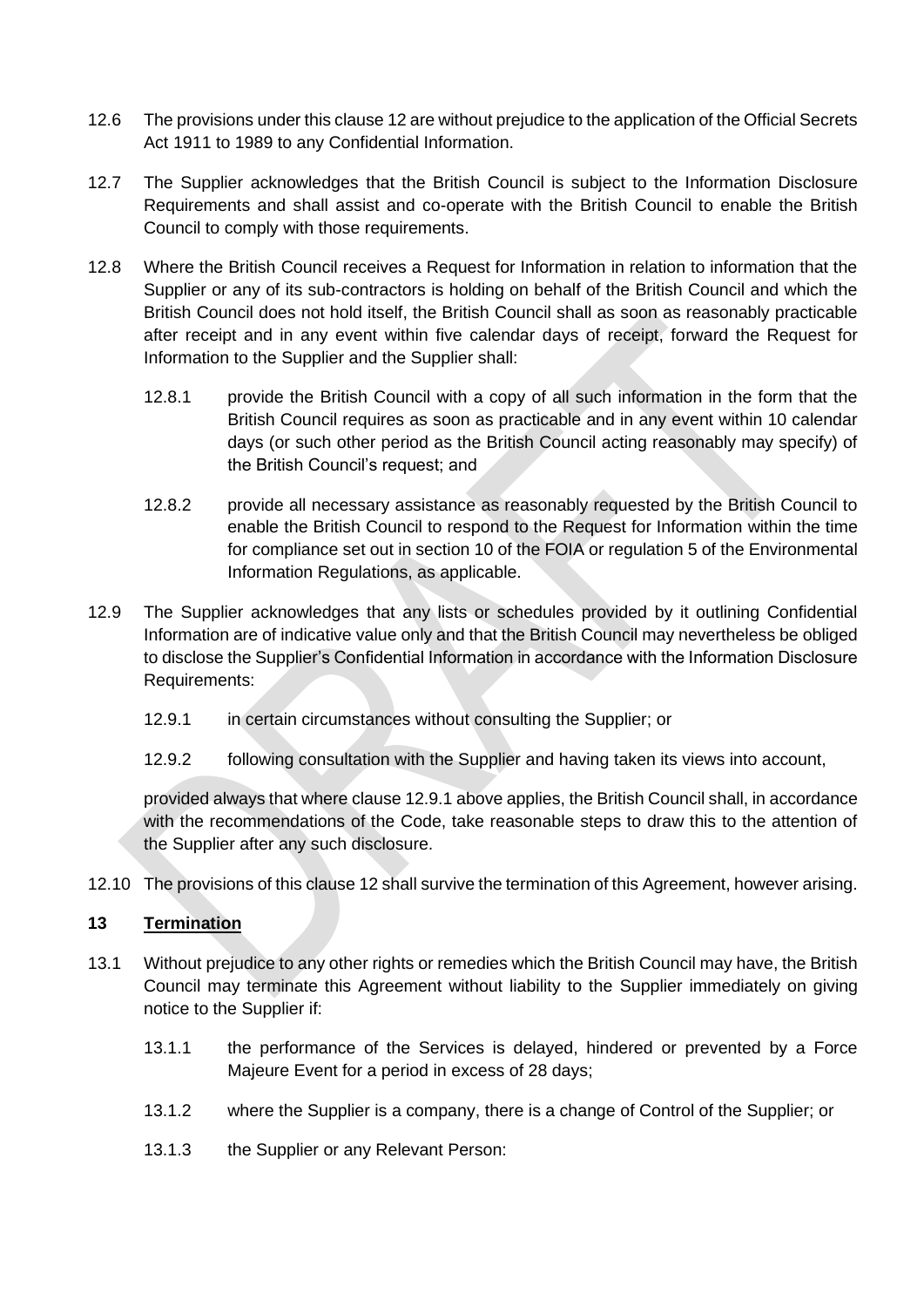- (i) is incapacitated (including by reason of illness or accident) from providing the Services for an aggregate period of five (5) Working Days in any two (2) week consecutive period;
- (ii) is convicted of any criminal offence (other than an offence under any road traffic legislation in the United Kingdom or elsewhere for which a fine or noncustodial penalty is imposed); or
- (iii) is in the reasonable opinion of the British Council or the End Client (if any) negligent and incompetent in the performance of the Services.
- <span id="page-14-1"></span>13.2 Either party may give notice in writing to the other terminating this Agreement with immediate effect if:
	- 13.2.1 the other party commits any material breach of any of the terms of this Agreement and that breach (if capable of remedy) is not remedied within 30 days of notice being given requiring it to be remedied (and where such breach is not capable of remedy, the terminating party shall be entitled to terminate the Agreement with immediate effect);
	- 13.2.2 an order is made or a resolution is passed for the winding-up of the other party or an administrator is appointed by order of the court or by other means to manage the affairs, business and property of the other party or a receiver and/or manager or administrative receiver is validly appointed in respect of all or any of the other party's assets or undertaking or circumstances arise which entitle the Court or a creditor to appoint a receiver and/or administrative receiver or which entitle the Court to make a winding-up or bankruptcy order or the other party takes or suffers any similar or analogous action (in any jurisdiction) in consequence of debt; or
	- 13.2.3 the other party ceases, or threatens to cease, to carry on business.
- 13.3 The British Council shall be entitled to terminate this Agreement at any time with immediate effect (or with effect from such time as the British Council specifies in its notice of termination) by serving written notice on the Supplier if:
	- 13.3.1 the End Client Agreement terminates;
	- 13.3.2 the End Client instructs the British Council in writing to terminate this Agreement;
	- 13.3.3 a provider of funding to the British Council for the Services instructs the British Council in writing to terminate this Agreement; or
	- 13.3.4 the funding for the Project is otherwise withdrawn or ceases.
- <span id="page-14-0"></span>13.4 The British Council may at any time by notice in writing terminate this Agreement with immediate effect if the Supplier is in persistent breach of any of its obligations under this Agreement, whether or not such breach is capable of remedy. For the purposes of this clause [13.4,](#page-14-0) three or more non-material breaches of the terms of this Agreement may together constitute a persistent breach.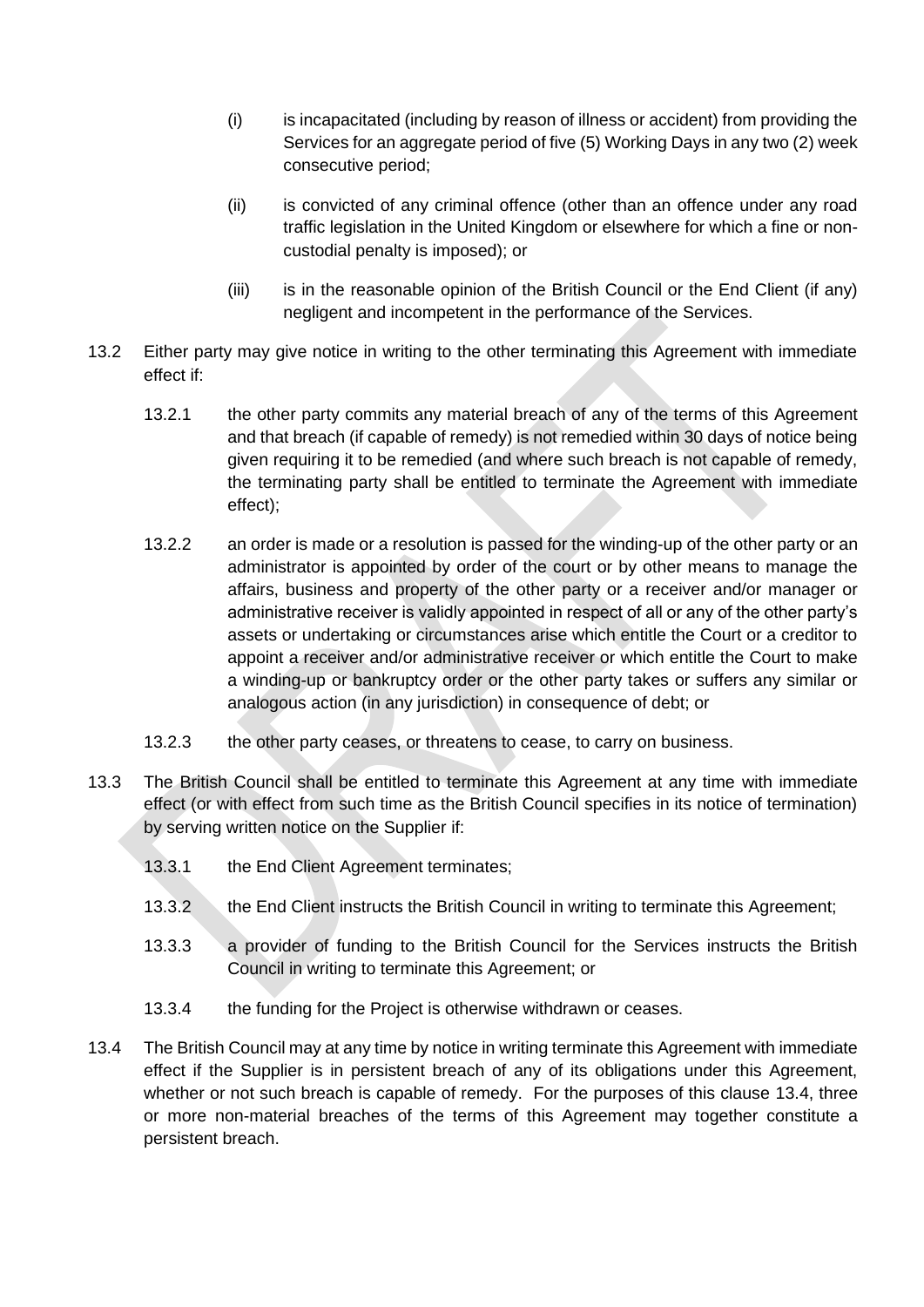- 13.5 In any circumstances where the British Council has the right to terminate this Agreement it may instead, by serving written notice on the Supplier, opt to suspend the provision of the Services for a reasonable period and the British Council shall not be required to pay any Charges in respect of such period of suspension.
- <span id="page-15-0"></span>13.6 On termination of this Agreement for any reason the Supplier shall immediately deliver to the British Council:
	- 13.6.1 all copies of information and data provided by the British Council to the Supplier for the purposes of this Agreement and the Supplier shall certify to the British Council that it has not retained any copies of such information or data, except for one copy which the Supplier may use for audit purposes only and subject to the confidentiality obligations in clause [12;](#page-12-0) and
	- 13.6.2 all specifications, programs (including source codes) and other documentation comprised in the Deliverables and existing at the date of such termination, whether or not then complete and all Intellectual Property Rights in such materials shall automatically pass to the British Council (to the extent that they have not already done so by virtue of clause [10.4\)](#page-10-2).
- 13.7 If the Supplier fails to fulfil its obligations under clause [13.6,](#page-15-0) the British Council may enter the Supplier's premises and take possession of any items which should have been returned under it. Until they have been returned or repossessed, the Supplier shall be solely responsible for their safe keeping.
- 13.8 During the period between service of a notice of termination and the effective date of termination, the Supplier shall provide the British Council with all reasonable assistance and information to enable an efficient handover to a new service provider (or to the British Council).
- 13.9 Termination of this Agreement, however it arises, shall not affect or prejudice the accrued rights of the parties as at termination or the continuation of any provision expressly stated to survive, or implicitly surviving, termination.
- 13.10 The British Council shall pay the Charges up to the effective date of termination. In addition, if the Agreement is terminated by the British Council pursuant to paragraph 1.2 of the Special Terms (Schedule 1) or by the Supplier pursuant to clause [13.2](#page-14-1) above, the British Council shall reimburse the Supplier for the reasonable costs or expenses that the Supplier can demonstrate that it has properly incurred specifically for the purposes of the Project and which it cannot recover or which it cannot utilise in connection with another British Council project provided that the Supplier shall use its reasonable endeavours to mitigate the level of such costs and expenses.

### **14 Sub-Contracting**

<span id="page-15-1"></span>14.1 The Supplier may not sub-contract the provision of any material part of the Services without the prior written consent of the British Council, such consent not to be unreasonably withheld or delayed.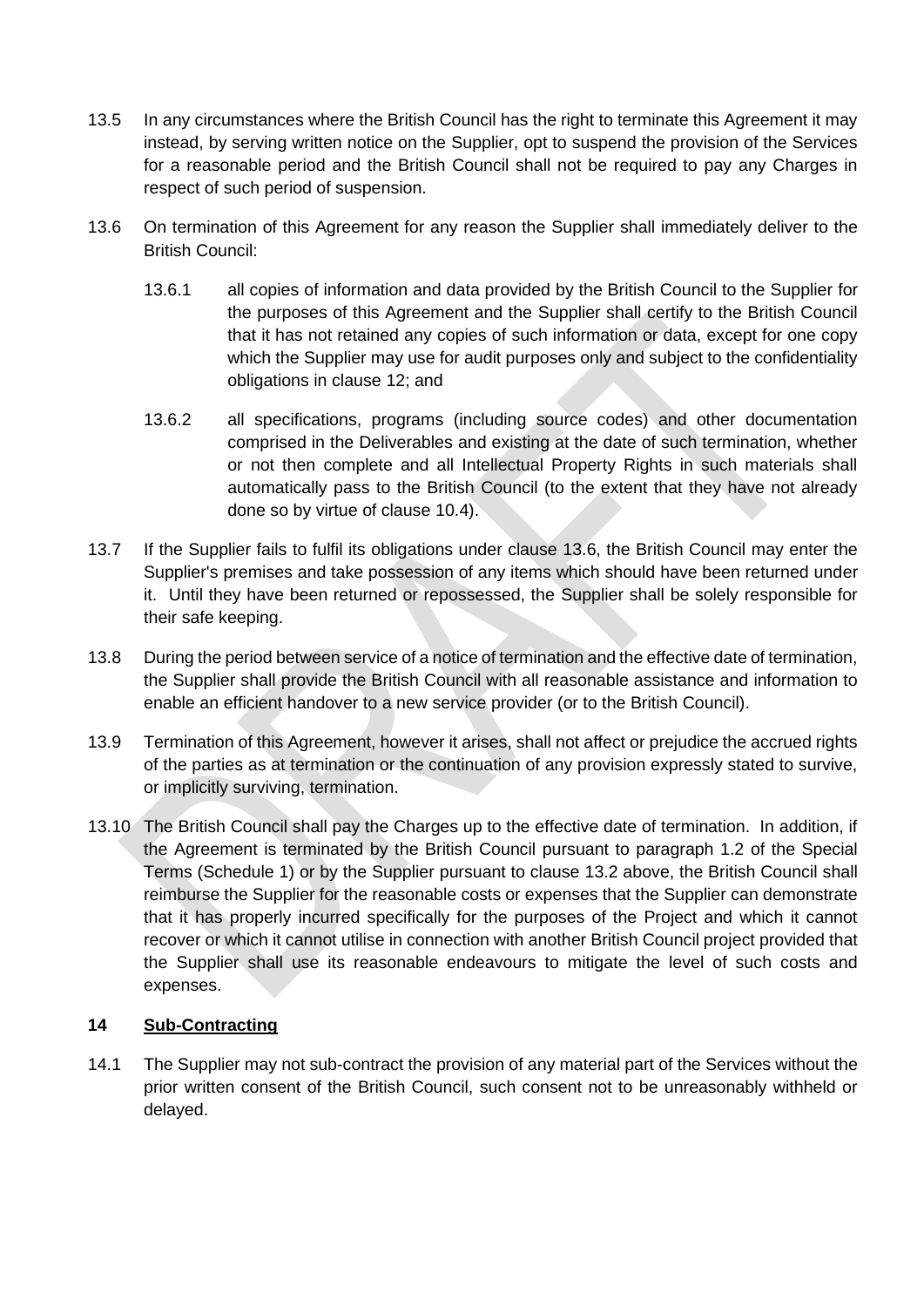- 14.2 Notwithstanding any sub-contracting permitted under clause [14.1,](#page-15-1) the Supplier shall remain wholly liable and responsible for all acts and omissions (howsoever arising) of its subcontractors in the performance of the Services and the supply of the Goods.
- <span id="page-16-1"></span><span id="page-16-0"></span>14.3 Where the Supplier enters into a Sub-Contract, the Supplier shall:
	- 14.3.1 pay any valid invoice received from its subcontractor within 30 days following receipt of the relevant invoice payable under the Sub-Contract; and
	- 14.3.2 include in that Sub-Contract a provision requiring the counterparty to that Sub-Contract to include in any Sub-Contract which it awards provisions having the same effect as clause [14.3.1](#page-16-0) of this Agreement.
- 14.4 In clause [14.3,](#page-16-1) "**Sub-Contract**" means a contract between two or more suppliers, at any stage of remoteness from the British Council in a subcontracting chain, made wholly or substantially for the purpose of performing (or contributing to the performance of) the whole or any part of this Agreement.
- 14.5 The British Council reserves the right to request the replacement of any approved sub-contractor on reasonable grounds.

# <span id="page-16-5"></span>**15 Anti-Corruption, Anti-Collusion and Tax Evasion**

- <span id="page-16-3"></span>15.1 The Supplier undertakes and warrants that it has not offered, given or agreed to give (and that it will not offer, give or agree to give) to any person any gift or consideration of any kind as an inducement or reward for doing or forbearing to do anything in relation to the obtaining of this Agreement or the performance by the Supplier of its obligations under this Agreement.
- <span id="page-16-4"></span>15.2 The Supplier warrants that it, and any Relevant Person, has and will retain in place, and undertakes that it, and any Relevant Person, will at all times comply with, policies and procedures to avoid the risk of bribery (as set out in the Bribery Act 2010), tax evasion (as set out in the Criminal Finances Act 2017) and fraud within its organisation and in connection with its dealings with other parties, whether in the UK or overseas.
- <span id="page-16-2"></span>15.3 The Supplier warrants that:
	- 15.3.1 it, and any Relevant Person, has not colluded, and undertakes that it will not at any time collude, with any third party in any way in connection with this Agreement (including in respect of pricing under this Agreement); and
	- 15.3.2 it, and any Relevant Person, has not engaged, and will not at any time engage, in any activity, practice or conduct which would constitute either:
		- (i) a UK tax evasion facilitation offence under section 45 of the Criminal Finances Act 2017; or
		- (ii) a foreign tax evasion facilitation offence under section 46 of the Criminal Finances Act 2017.

Nothing under this clause [15.3](#page-16-2) is intended to prevent the Supplier from discussing the terms of this Agreement and the Supplier's pricing with the Supplier's professional advisors.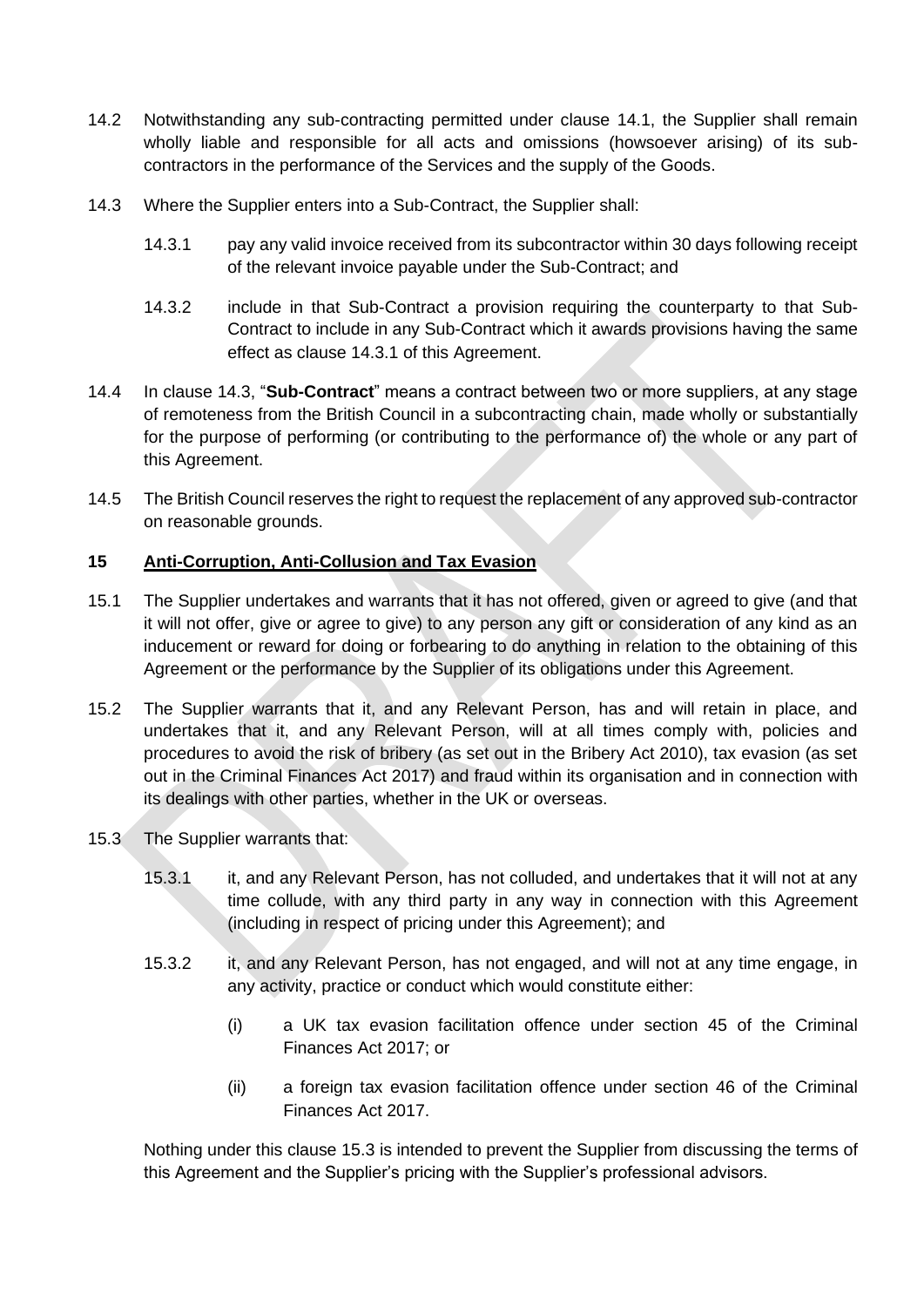- <span id="page-17-0"></span>15.4 The Supplier acknowledges and agrees that British Council may, at any point during the Term and on any number of occasions, carry out searches of relevant third party screening databases (each a "Screening Database") to ensure that neither the Supplier, the Supplier's Team nor any of the Supplier's Team's directors or shareholders (where applicable), is or have been listed:
	- 15.4.1 as an individual or entity with whom national or supranational bodies have decreed organisations should not have financial dealings;
	- 15.4.2 as being wanted by Interpol or any national law enforcement body in connection with crime;
	- 15.4.3 as being subject to regulatory action by a national or international enforcement body;
	- 15.4.4 as being subject to export, trade or procurement controls or (in the case of an individual) as being disqualified from being a company director; and/or
	- 15.4.5 as being a heightened risk individual or organisation, or (in the case of an individual) a politically exposed person,

## (together the "**Prohibited Entities**").

- <span id="page-17-1"></span>15.5 The Supplier warrants that it will not make payment to, transfer property to, or otherwise have dealings with, any Prohibited Entity.
- <span id="page-17-5"></span><span id="page-17-3"></span>15.6 If any of the Supplier, the Supplier's Team or the Supplier's Team's directors or shareholders (where applicable) is
	- 15.6.1 listed in a Screening Database for any of the reasons set out in clause [15.4,](#page-17-0) or
	- 15.6.2 breaches any of its obligations set out in clauses [15.1,](#page-16-3) [15.2,](#page-16-4) [15.3](#page-16-2) or [15.5;](#page-17-1)

<span id="page-17-4"></span>then the Supplier shall promptly notify the British Council of any such breach(es) and the British Council shall be entitled to takes the steps set out at clause [15.7](#page-17-2) below.

- <span id="page-17-2"></span>15.7 In the circumstances described at clause [15.6.1](#page-17-3) and/or [15.6.2,](#page-17-4) and without prejudice to any other rights or remedies which the British Council may have, the British Council may:
	- 15.7.1 terminate this Agreement without liability to the Supplier immediately on giving notice to the Supplier; and/or
	- 15.7.2 require the Supplier to take any steps the British Council reasonably considers necessary to manage the risk to the British Council of contracting with the Supplier (and the Supplier shall take all such steps and shall provide evidence of its compliance if required); and/or
	- 15.7.3 reduce, withhold or claim a repayment (in full or in part) of the charges payable under this Agreement; and/or
	- 15.7.4 share such information with third parties.
- <span id="page-17-6"></span>15.8 The Supplier shall provide the British Council with all information reasonably requested by the British Council to complete the screening searches described in clause [15.4.](#page-17-0)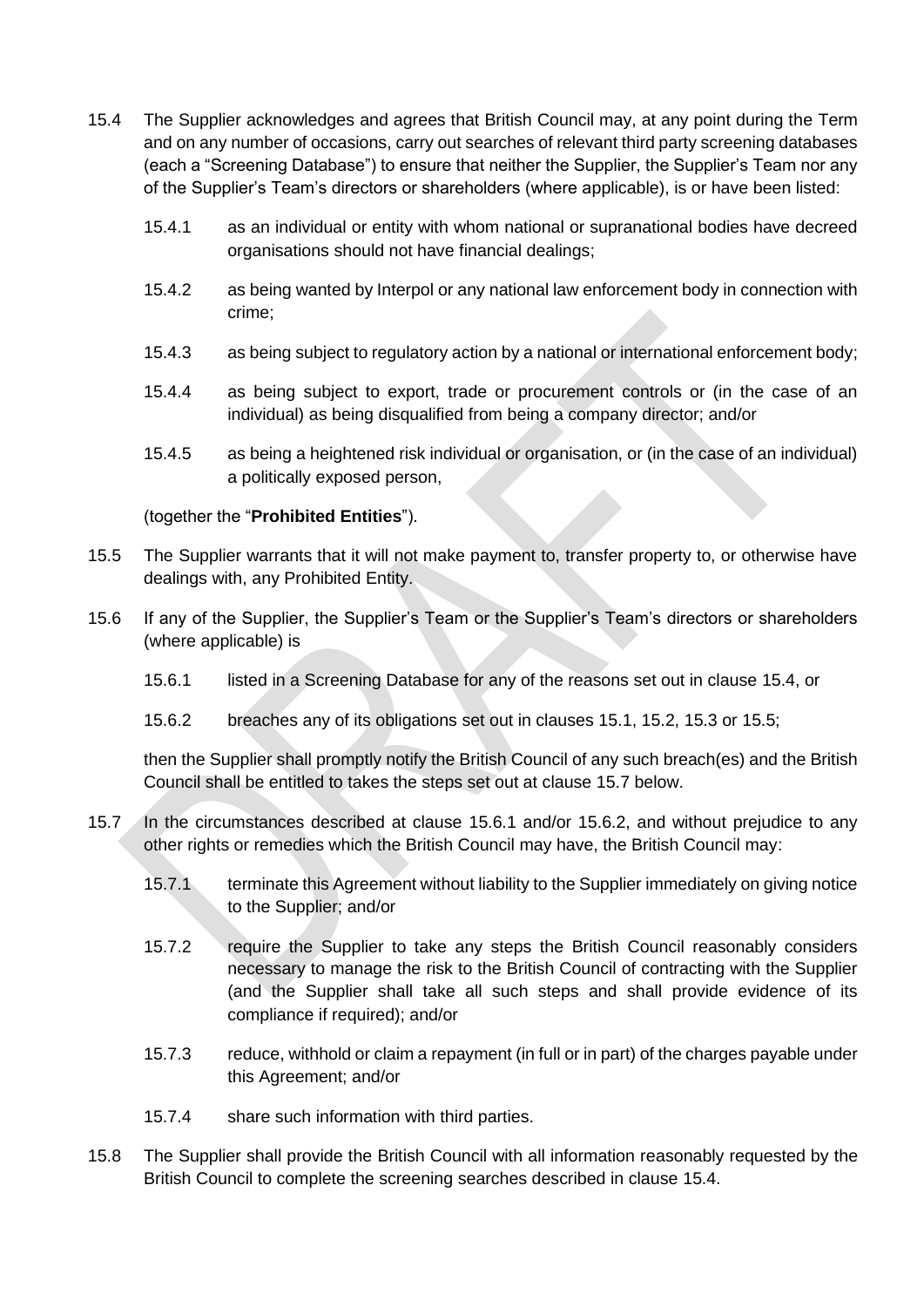- <span id="page-18-1"></span>15.9 Without limitation to clause[s 15.1,](#page-16-3) [15.2,](#page-16-4) [15.3,](#page-16-2) [15.4,](#page-17-0) [15.5,](#page-17-1) [15.6,](#page-17-5) [15.7](#page-17-2) an[d 15.8](#page-17-6) above, the Supplier shall:
	- 15.9.1 ensure that all Relevant Persons involved in providing the Services or with this Agreement have been vetted and that due diligence is undertaken on a regular continuing basis to such standard or level of assurance as is reasonably necessary in relation to a person in that position in the relevant circumstances; and
	- 15.9.2 maintain accurate and up to date records of:
		- (i) any requests to facilitate any UK tax evasion offence or any foreign tax evasion offence made to the Supplier or any Relevant Person in connection with the Services or with this Agreement either in the United Kingdom or elsewhere;
		- (ii) any action taken by the Supplier or any Relevant Person to inform the relevant enforcement bodies or regulatory authorities that the Supplier or any Relevant Person has been requested to facilitate a UK tax evasion offence or a foreign tax evasion offence (except to the extent that the Supplier or any Relevant Person is prevented by law from doing so);
		- (iii) its compliance with its obligations under this clause [15](#page-16-5) and all training and guidance provided to Relevant Persons in respect of the obligations under this clause and applicable laws for the prevention of tax evasion;
		- (iv) the Supplier's monitoring of compliance by Relevant Persons with applicable policies and procedures; and
		- (v) the measures that the Supplier has taken in response to any incidence of suspected or actual tax evasion or facilitation of tax evasion or breach of this clause [15;](#page-16-5)
	- 15.9.3 maintain and provide such access to the records or information referred to in clause [15.9.2;](#page-18-1) and
	- 15.9.4 ensure that all Relevant Persons involved in performing services in connection with this Agreement are subject to and at all times comply with equivalent obligations to the Supplier under this clause [15.](#page-16-5)
- 15.10 For the purposes of this clause [15,](#page-16-5) the expression "**Relevant Person**" shall mean all or any of the following: (a) Relevant Persons; and (b) any Relevant Person employed or engaged by a Relevant Person.

#### <span id="page-18-0"></span>**16 Data Processing**

- <span id="page-18-2"></span>16.1 In this clause:
	- 16.1.1 "**Controller**" means a "controller" for the purposes of the GDPR (as such legislation is applicable);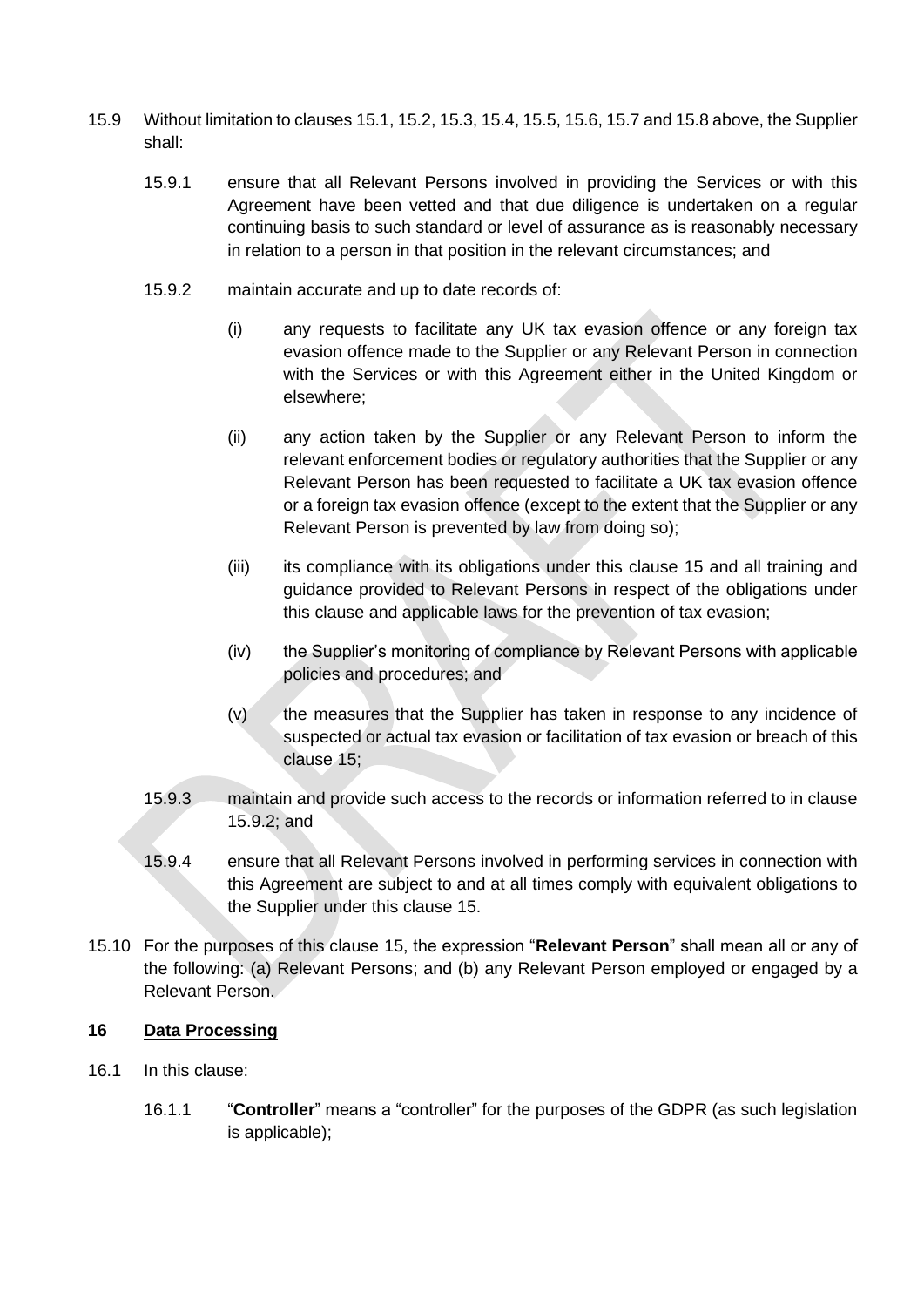- 16.1.2 "**Data Protection Legislation**" shall mean any applicable law relating to the processing, privacy and use of Personal Data, as applicable to either party or the Services under this Agreement, including the DPA and/or the GDPR, and /or any corresponding or equivalent national laws or regulations; and any laws which implement any such laws; and any laws that replace, extend, re-enact, consolidate or amend any of the foregoing; all guidance, guidelines, codes of practice and codes of conduct issued by any relevant regulator, authority or body responsible for administering Data Protection Legislation (in each case whether or not legally binding);
- 16.1.3 "**Data Subject**" has the same meaning as in the Data Protection Legislation;
- 16.1.4 "**DPA**" means the UK Data Protection Act 2018;
- 16.1.5 "**GDPR**" means, as applicable, the General Data Protection Regulation (EU) 2016/679 or the UK GDPR as defined in the DPA (as amended);
- 16.1.6 "**International Organisation**" has the same meaning as in the GDPR;
- 16.1.7 "**Personal Data**" means "personal data" (as defined in the Data Protection Legislation) that are Processed under this Agreement;
- 16.1.8 "**Personal Data Breach**" means a breach of security leading to the accidental or unlawful destruction, corruption, loss, alteration, unauthorised disclosure of, unauthorised access, attempted access (physical or otherwise) or access to, Personal Data transmitted, stored or otherwise processed;
- 16.1.9 "**Processing**" has the same meaning as in the Data Protection Legislation and "Process" and "Processed" shall be construed accordingly;
- 16.1.10 "**Processor**" means a "processor" for the purposes of the GDPR (as such legislation is applicable);
- 16.1.11 "**Sub-Processor**" means a third party engaged by the Processor for carrying out processing activities in respect of the Personal Data on behalf of the Processor;
- 16.1.12 "**Supervisory Authority**" means any independent public authority responsible for monitoring the application of the Data Protection Legislation in the UK or any other member state of the European Union; and
- 16.1.13 "**Third Country**" means a country or territory outside the UK.
- 16.2 For the purposes of the Data Protection Legislation, the British Council is the Controller and the Supplier is the Processor in respect of the Personal Data.
- 16.3 Details of the subject matter and duration of the Processing, the nature and purpose of the Processing, the type of Personal Data and the categories of Data Subjects whose Personal Data is being Processed in connection with the Services are set out in **Error! Reference source not found.** to this Agreement.
- <span id="page-19-0"></span>16.4 The Supplier shall: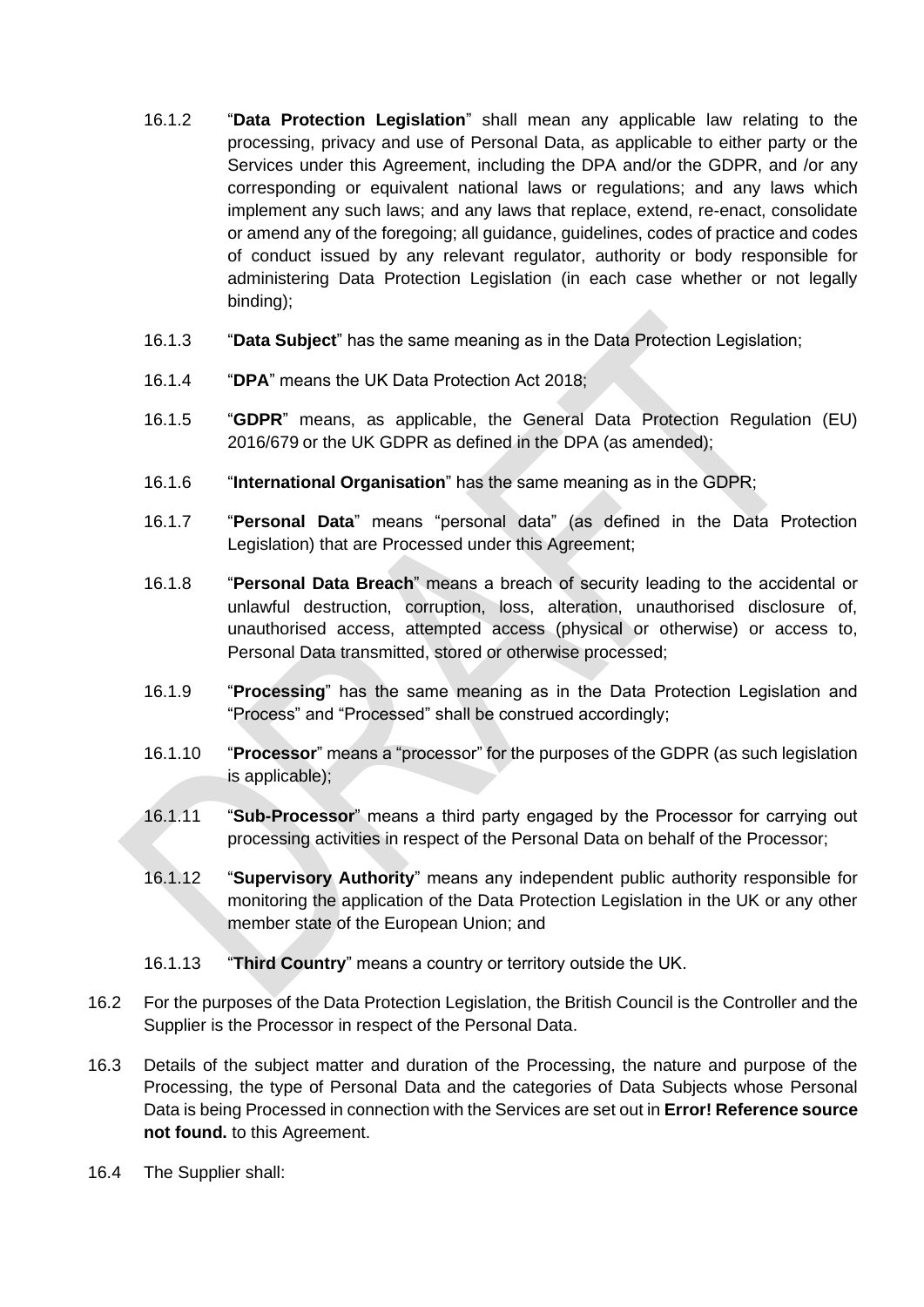- 16.4.1 Process the Personal Data only to the extent, and in such manner, as is necessary for the purpose of carry out its duties under this Agreement and in accordance with the British Council's written instructions and this clause (unless otherwise required by applicable laws as referred to in clause [16.5.3\)](#page-21-0);
- 16.4.2 implement appropriate technical and organisational measures in accordance with the Data Protection Legislation to ensure a level of security appropriate to the risks that are presented by such Processing, in particular from accidental or unlawful destruction, loss, alteration, unauthorised disclosure of, or access to Personal Data, taking into account the state of the art, the costs of implementation, the nature, scope, context and purposes of Processing and the likelihood and severity of risk in relation to the rights and freedoms of the Data Subjects;
- 16.4.3 ensure it has taken all reasonable steps to ensure the reliability and integrity of any employees or other persons authorised to Process the Personal Data;
- 16.4.4 ensure that any employees or other persons authorised to Process the Personal Data are:
	- (i) subject to appropriate obligations of confidentiality, and
	- (ii) subject to adequate training in the use, protection and handling of personal data;
- <span id="page-20-0"></span>16.4.5 not engage any Sub-Processor to carry out its Processing obligations under this Agreement without obtaining the prior written consent of the British Council and, where such consent is given, the Supplier procuring by way of a written contract that such Sub-Processor will, at all times during the engagement, be subject to data Processing obligations equivalent to those set out in this clause. The British Council reserves the right during this Agreement to request evidence from the Supplier to support compliance with this clause [16.4.5](#page-20-0) and the Supplier shall provide such evidence within three Working Days;
- 16.4.6 assist and co-operate with the British Council as requested to ensure the British Council's compliance with its obligations under the Data Protection Legislation with respect to:
	- (i) carrying out and/or reviewing data protection impact assessments where necessary in accordance with Article 35 of the GDPR;
	- (ii) implementing such technical and organisational measures to enable the British Council to respond to requests from Data Subjects exercising their rights under the Data Protection Legislation, which shall include but not be limited to:
		- (A) providing Personal Data and details of the Processing of Personal Data to the British Council in response to Data Subjects' exercising their rights of access; and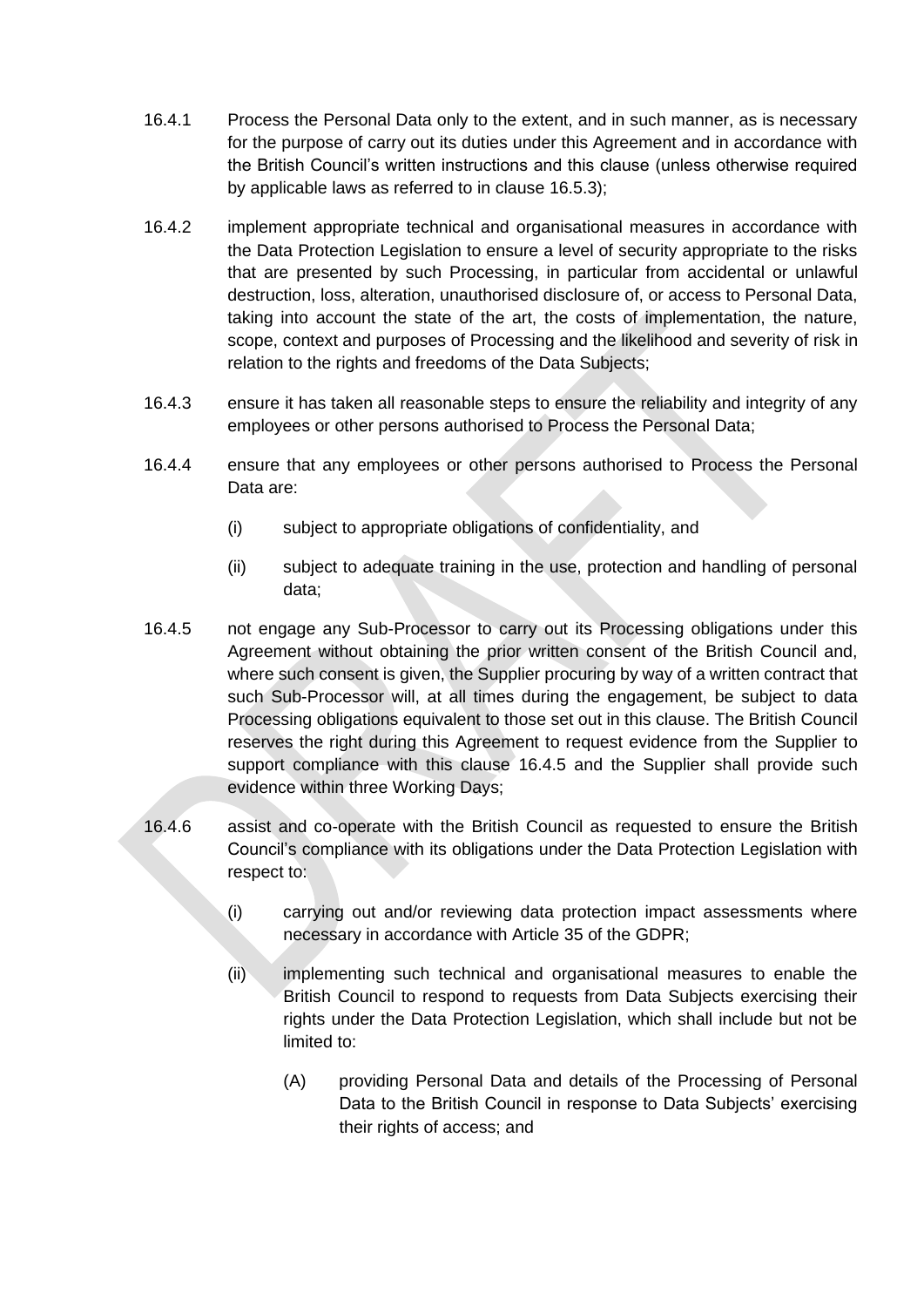- (B) deleting and/or rectifying Personal Data in response to a request from a Data Subject; and
- 16.4.7 not Process or otherwise transfer any Personal Data to any Third Country without prior written consent from the British Council and, where such consent is given, (whether in **Error! Reference source not found.** or separately), the Supplier shall comply with the following conditions;
	- (i) provide appropriate safeguards in relation to the transfer;
	- (ii) ensure the Data Subject has enforceable rights and effective legal remedies;
	- (iii) comply with its obligations under the Data Protection Legislation by providing an adequate level of protection to any Personal Data that is transferred;
	- (iv) comply with reasonable instructions notified to it in advance by the British Council with respect to the Processing of the Personal Data; and
	- (v) only transfer Personal Data to the relevant Third Country where the relevant requirements under Articles 44 to 50 of the GDPR are met.
- <span id="page-21-0"></span>16.5 The Supplier shall notify the British Council promptly:
	- 16.5.1 if it becomes aware that in following the instructions of the British Council, it shall be breaching the Data Protection Legislation;
	- 16.5.2 on receipt of notice of any complaint made to a Supervisory Authority or any finding by a Supervisory Authority in relation to its Processing of Personal Data, whether it is Personal Data being Processed under this Agreement or otherwise;
	- 16.5.3 if the Supplier believes it is under a legal obligation to Process the Personal Data other than in accordance with the British Council's instructions and provide the British Council with details of such legal obligation, unless the law prohibits such information on important grounds of public interest;
	- 16.5.4 (and in any event within 3 days) of:
		- (i) a request received by the Supplier or a Sub-Processor from a Data Subject for access to that person's Personal Data; and
		- (ii) a complaint or request received by the Supplier or a Sub-Processor from a Data Subject relating to the British Council's obligations under the Data Protection Legislation;

and the Supplier shall provide the British Council with full co-operation and assistance in relation to any such complaint or request including where the complaint or request was received by the Supplier, a Sub-Processor or the British Council.

<span id="page-21-1"></span>16.6 The Supplier shall: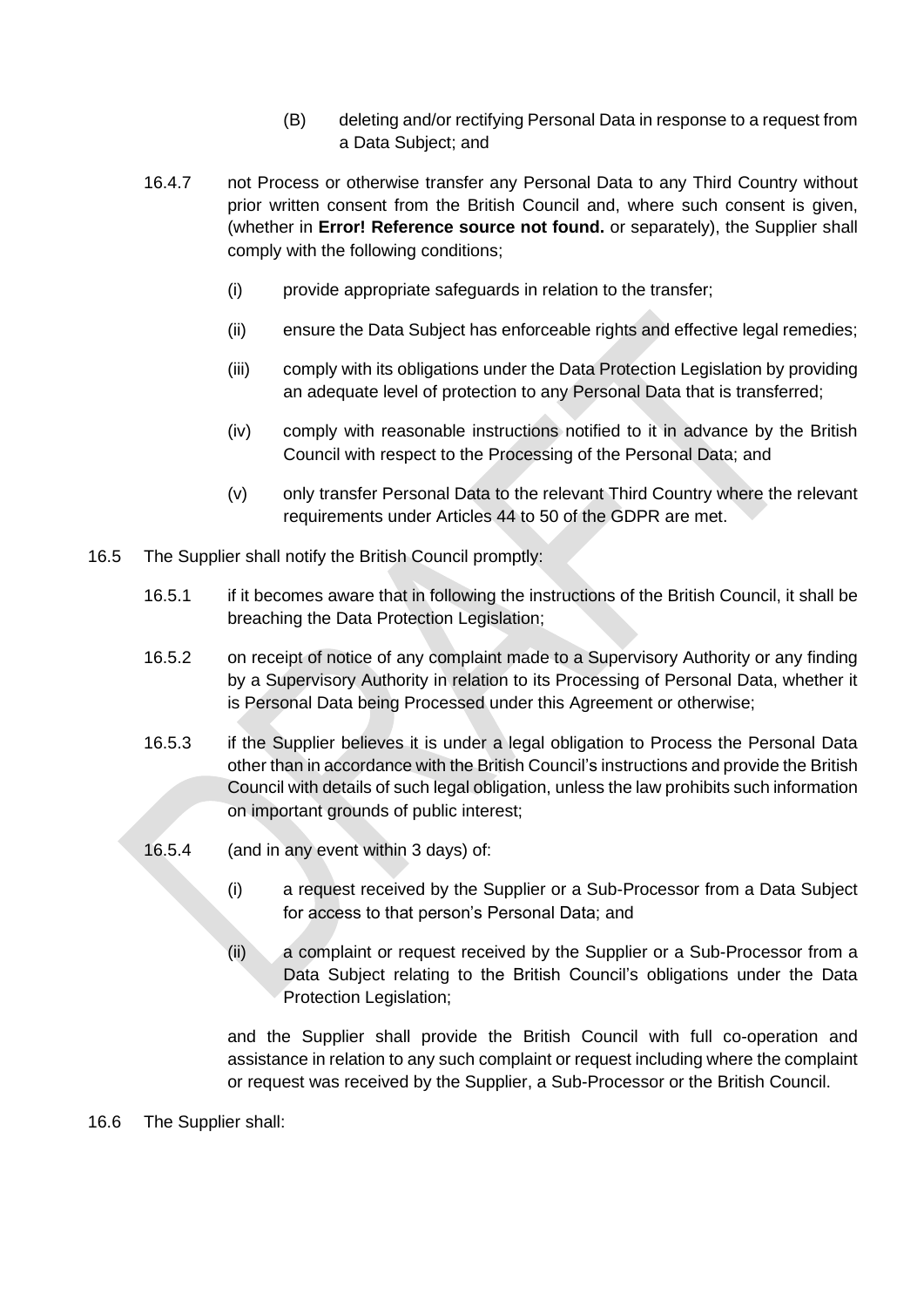- <span id="page-22-0"></span>16.6.1 notify the British Council promptly (and in any event within 24 hours) of becoming aware of any actual, suspected or threatened Personal Data Breach of any component of the Personal Data;
- 16.6.2 ensure that such notice includes details of the nature of the breach, including the categories and approximate number of Data Subjects and records concerned and the remediation measures being taken to mitigate and contain the breach; and
- 16.6.3 provide prompt assistance as requested by the British Council following the notification of an actual, suspected or threatened Personal Data Breach referred to in clause [16.6.1.](#page-22-0)
- 16.7 In the event of a notification under clause [16.6,](#page-21-1) the Supplier shall not notify the Data Subject or any third party unless such disclosure is required by Data Protection Legislation or other law or is otherwise approved by the British Council.
- <span id="page-22-1"></span>16.8 The Supplier and its Sub-Processors shall maintain accurate written records of the Processing it carries out in connection with this Agreement and on request by the British Council, make available all information necessary to demonstrate the Supplier's compliance under Data Protection Legislation and the terms of this Agreement.
- 16.9 The Supplier and its Sub-Processors shall allow for and contribute to audits, including inspections, by the British Council (or its authorised representative) in relation to the Processing of the British Council's Personal Data by the Supplier and its Sub-Processors to support the Supplier in their compliance of clause [16.8.](#page-22-1)
- 16.10 The Supplier warrants that in carrying out its obligations under this Agreement it will not breach the Data Protection Legislation or do or omit to do anything that might cause the British Council to be in breach of the Data Protection Legislation.
- 16.11 The Supplier shall indemnify and keep indemnified the British Council and the British Council Entities against all Personal Data losses suffered or incurred by, awarded against or agreed to be paid by, the British Council or British Council Entities arising from a breach by the Supplier (or any Sub-Processor) of (a) its data protection obligations under this Agreement; or (b) the Supplier (or any Sub-Processor) acting outside or contrary to the lawful instruction of the British Council.
- 16.12 On termination or expiry of this Agreement, the Supplier (or any Sub-Processor) shall, except to the extent it is required to retain a copy by law, stop Processing the Personal Data and return and/or destroy it at the request of the British Council. The Supplier shall return the Personal Data in an open machine-readable format, via a secure agreed route at no cost to the British Council and the Supplier shall provide confirmation of destruction of any other copies including details of the date, time and method of destruction.
- 16.13 These clauses may be amended at any time by the British Council giving at least 30 days' written notice to the other stating that applicable controller to processor standard clauses laid down by the European Commission or adopted by the UK Information Commissioner's office or other Supervisory Authority are to be incorporated into this Agreement and replace clauses [16.1](#page-18-2) to [16.4](#page-19-0) above.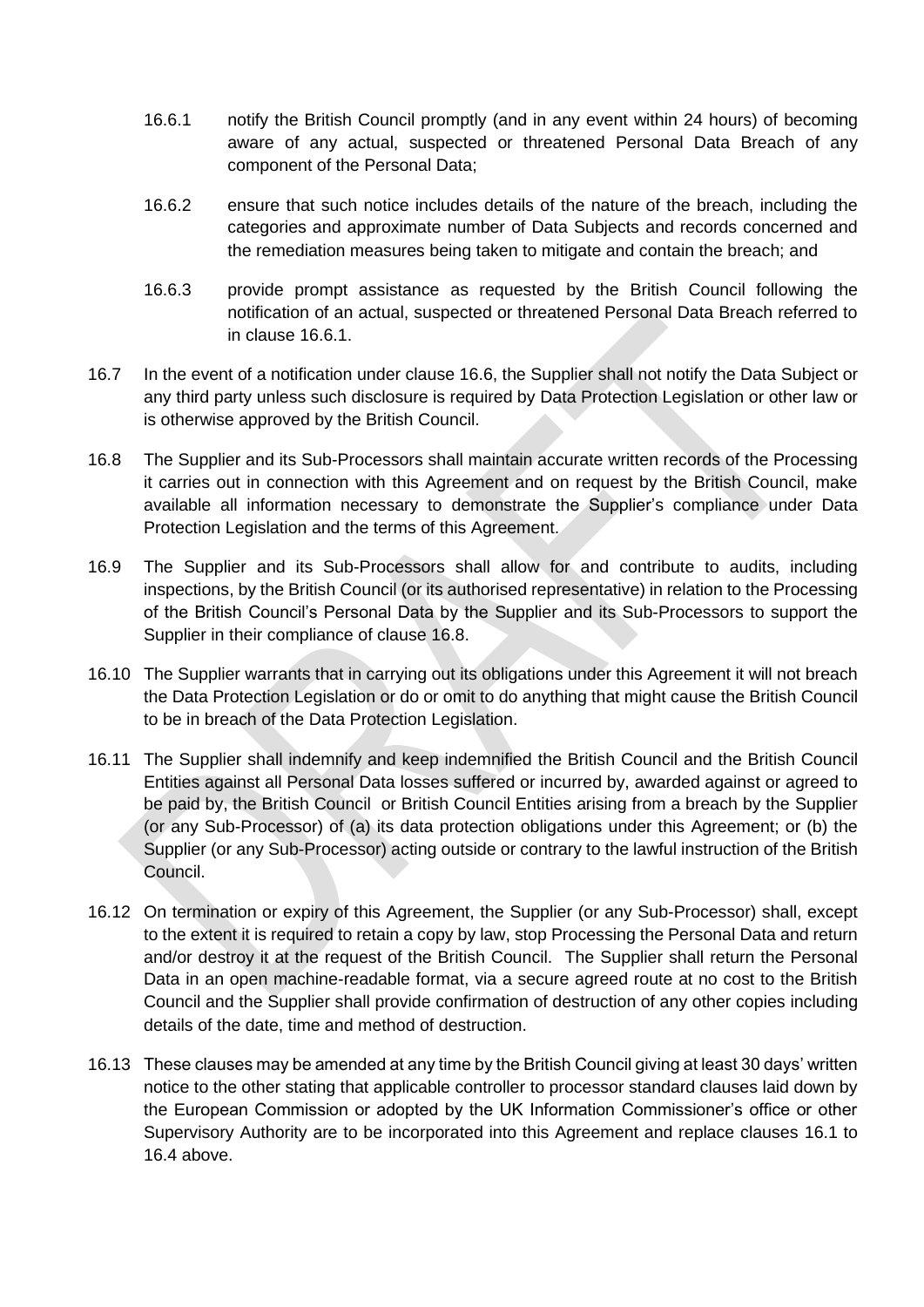# **17 Audit**

- 17.1 The Supplier will fully co-operate with and assist the British Council in meeting its audit and regulatory requirements by providing access for the British Council, its internal auditors (which shall include, for the purposes of this Agreement the British Council's internal, audit, security, safeguarding and operational risk functions), its external auditors or any agents appointed by the British Council or their regulators (or any person appointed by such body) to conduct appropriate reviews and inspections of the activities and records of the Supplier (and to take copies of records and documents and interview members of the Supplier's staff). The Supplier shall maintain all records relating to this Agreement (including the provision of the Services and the receipt of all Charges and expenses) for a period of seven (7) years following the year in which the provision of the Services under this Agreement is completed or such longer period as the British Council may notify to the Supplier in writing from time to time.
- 17.2 The Supplier shall bear its own cost in relation to any reasonable number of audits carried out by the British Council and/or the End Client. Where any audit reveals any breach or noncompliance by the Supplier, the Supplier shall also bear the costs of the British Council and/or the End Client carrying out such audit.

# **18 Publicity**

18.1 The Supplier shall not publicise the terms of this Agreement or use the name of the British Council or any trade name or trade mark used by the British Council or refer to the British Council in any other way in any press release, promotional literature, publications or advertising material, including any website, "blogs", social media or other online services, without the prior written consent of the British Council.

# **19 Health and Safety**

- 19.1 The Supplier shall promptly notify the British Council of any health and safety hazards which may arise in connection with the performance of this Agreement, take such steps as are reasonably necessary to ensure the health and safety of persons likely to be affected by the performance of the Services and notify the British Council of any incident occurring on the Premises or otherwise in connection with the provision of the Services which causes or could give rise to personal injury.
- 19.2 The Supplier shall take all necessary measures to comply with the requirements of the Health & Safety at Work Etc Act 1974 (or any equivalent legislation in any applicable jurisdiction) and any other acts, orders, regulations and codes of practice (including any approved codes of practice) relating to health and safety, which may apply to the performance of this Agreement.

# **20 Employees**

20.1 The Supplier agrees that it will not, without the prior written consent of the British Council, whether directly or indirectly, and whether alone or in conjunction with, or on behalf of, any other person during the Term or for a period of six (6) months following termination, solicit or entice, or endeavour to solicit or entice away from the British Council any person employed by the British Council and involved directly in the receipt or use of the Services.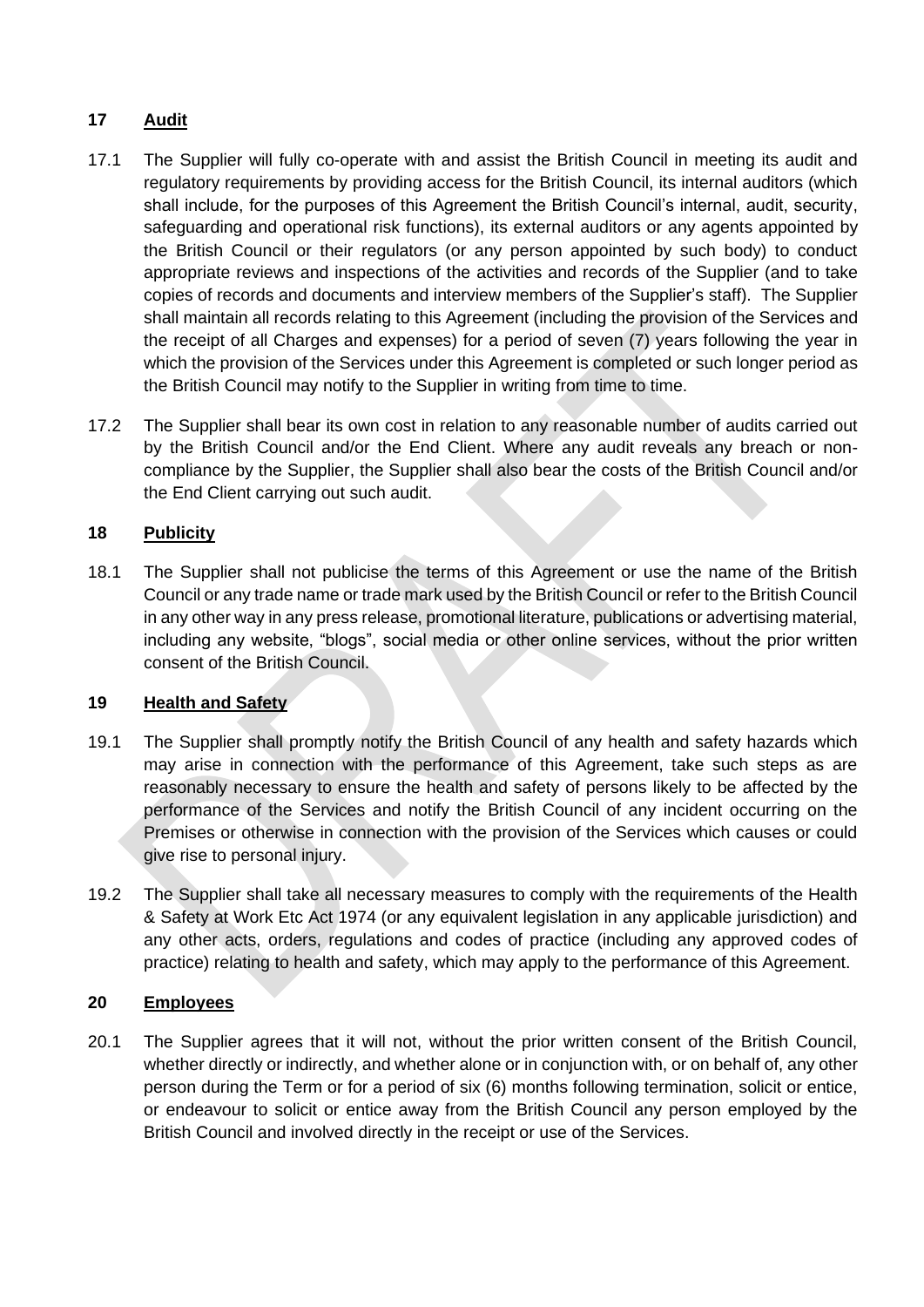# **21 Safeguarding and Protecting Children and Vulnerable Adults**

- 21.1 The Supplier will comply with all applicable legislation and codes of practice, including, where applicable, all legislation and statutory guidance relevant to the safeguarding and protection of children and vulnerable adults and with the British Council's Safeguarding Policy and Adults at Risk Policy included in the British Council Requirements as amended from time to time, which the Supplier acknowledges may include submitting checks by the UK Disclosure & Barring Service (DBS) and/or equivalent local checks<sup>1</sup>.
- 21.2 The Supplier must provide to the British Council, documentary evidence of the relevant disclosure and/or the criminal records checks in advance of undertaking any activities involving children and/or vulnerable adults in connection with the Project under this Agreement.
- 21.3 In addition, the Supplier will ensure that, where it engages any other party to supply any of the Services under this Agreement, that party will also comply with the same requirements as if they were a party to this Agreement.

# **22 Anti-slavery and human trafficking**

- <span id="page-24-0"></span>22.1 The Supplier shall:
	- 22.1.1 ensure that slavery and human trafficking is not taking place in any part of its business or in any part of its supply chain;
	- 22.1.2 implement due diligence procedures for its own suppliers, subcontractors and other participants in its supply chains, to ensure that there is no slavery or human trafficking in its supply chains;
	- 22.1.3 respond promptly to all slavery and human trafficking due diligence questionnaires issued to it by the British Council from time to time and ensure that its responses to all such questionnaires are complete and accurate; and
	- 22.1.4 notify the British Council as soon as it becomes aware of any actual or suspected slavery or human trafficking in any part of its business or in a supply chain which has a connection with this Agreement.
- 22.2 If the Supplier fails to comply with any of its obligations under clause [22.1,](#page-24-0) without prejudice to any other rights or remedies which the British Council may have, the British Council shall be entitled to:
	- 22.2.1 terminate this Agreement without liability to the Supplier immediately on giving notice to the Supplier; and/or

<sup>1</sup> Equivalent local checks include, but are not limited to, the ACRO Criminal Records Office, 'International Child Protection Certificate' online criminal records checks and Code of Good Conduct' or any other services as detailed at the following link: [https://www.gov.uk/government/publications/criminal-records-checks-for-overseas](https://www.gov.uk/government/publications/criminal-records-checks-for-overseas-applicants)[applicants](https://www.gov.uk/government/publications/criminal-records-checks-for-overseas-applicants) (when/if link does not work contact the British Council Project manager)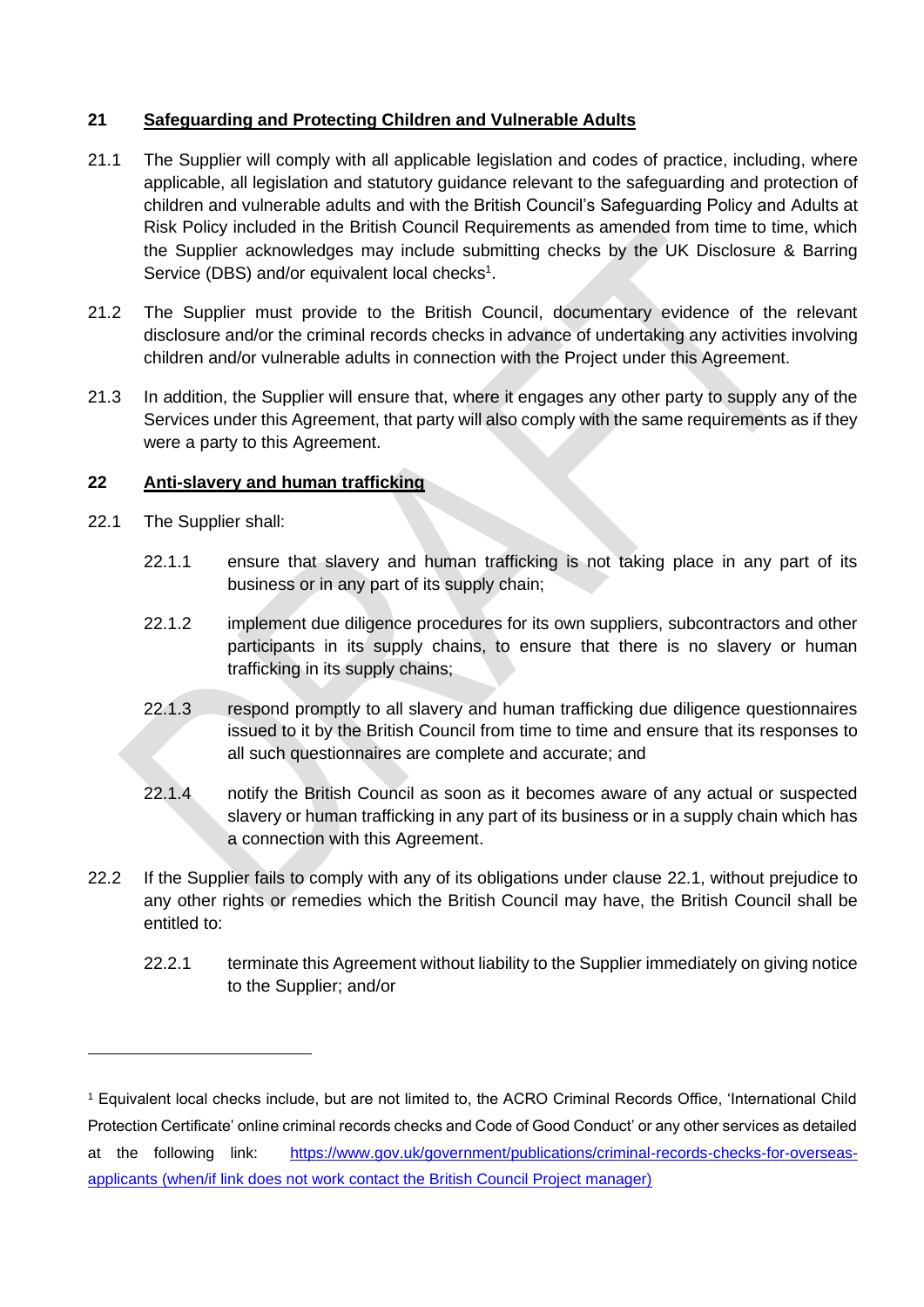- 22.2.2 require the Supplier to take any steps the British Council reasonably considers necessary to manage the risk to the British Council of contracting with the Supplier (and the Supplier shall take all such steps); and/or
- 22.2.3 reduce, withhold or claim a repayment (in full or in part) of the charges payable under this Agreement; and/or
- 22.2.4 share with third parties information about such non-compliance.

### **23 Equality, Diversity and Inclusion**

- 23.1 The Supplier shall ensure that it does not, whether as an employer or provider of services and/or goods, discriminate within the meaning of the Equality Legislation.
- 23.2 The Supplier shall comply with any equality or diversity policies or quidelines included in the British Council Requirements.

## <span id="page-25-2"></span>**24 Assignment**

- 24.1 The Supplier shall not, without the prior written consent of the British Council, assign, transfer, charge, create a trust in, or deal in any other manner with all or any of its rights or obligations under this Agreement.
- <span id="page-25-1"></span>24.2 The British Council may assign or novate this Agreement to: (i) any separate entity Controlled by the British Council; (ii) any body or department which succeeds to those functions of the British Council to which this Agreement relates; or (iii) any provider of outsourcing or third party services that is employed under a service contract to provide services to the British Council. The Supplier warrants and represents that it will (at the British Council's reasonable expense) execute all such documents and carry out all such acts, as reasonably required to give effect to this clause [24.2.](#page-25-1)

# **25 Waiver**

25.1 A waiver of any right under this Agreement is only effective if it is in writing and it applies only to the party to whom the waiver is addressed and the circumstances for which it is given.

### **26 Entire agreement**

26.1 This Agreement and any documents referred to in it constitute the entire agreement and understanding between the parties with respect to the subject matter of this Agreement and supersede, cancel and replace all prior agreements, licences, negotiations and discussions between the parties relating to it. Each party confirms and acknowledges that it has not been induced to enter into this Agreement by, and shall have no remedy in respect of, any statement, representation, warranty or undertaking (whether negligently or innocently made) not expressly incorporated into it. However, nothing in this Agreement purports to exclude liability for any fraudulent statement or act.

# <span id="page-25-0"></span>**27 Variation**

27.1 No variation of this Agreement shall be valid unless it is in writing and signed by or on behalf of each of the parties.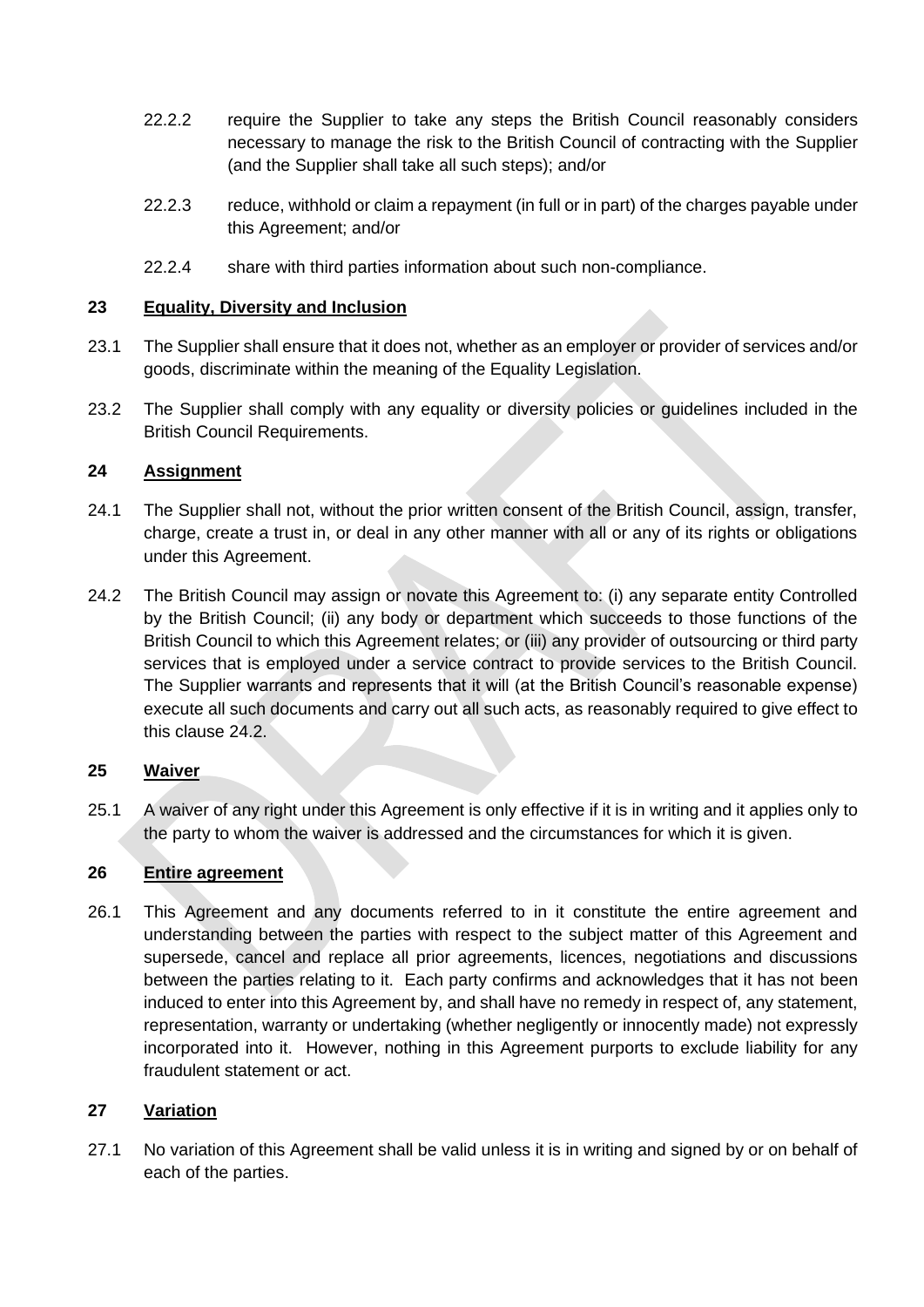## **28 Severance**

28.1 If any provision of this Agreement (or part of any provision) is found by any court or other authority of competent jurisdiction to be invalid, illegal or unenforceable, that provision or partprovision shall, to the extent required, be deemed not to form part of the Agreement, and the validity and enforceability of the other provisions of the Agreement shall not be affected.

# **29 Counterparts**

29.1 This Agreement may be executed in counterparts, each of which when executed shall constitute a duplicate original, but all counterparts shall together constitute one agreement. Where this Agreement is executed in counterparts, following execution each party must promptly deliver the counterpart it has executed to the other party. Transmission of an executed counterpart of this Agreement by email in PDF, JPEG or other agreed format shall take effect as delivery of an executed counterpart of this Agreement.

## **30 Third party rights**

- 30.1 Subject to clause [1.2.4,](#page-3-1) this Agreement does not create any rights or benefits enforceable by any person not a party to it except that a person who under clause [24](#page-25-2) is a permitted successor or assignee of the rights or benefits of a party may enforce such rights or benefits.
- 30.2 The parties agree that no consent from the British Council Entities or the persons referred to in this clause is required for the parties to vary or rescind this Agreement (whether or not in a way that varies or extinguishes rights or benefits in favour of such third parties).

### **31 No partnership or agency**

31.1 Nothing in this Agreement is intended to, or shall operate to, create a partnership between the parties, or to authorise either party to act as agent for the other, and neither party shall have authority to act in the name or on behalf of or otherwise to bind the other in any way (including the making of any representation or warranty, the assumption of any obligation or liability and the exercise of any right or power) and neither party shall incur any expenditure in the name of or for the account of the other.

# <span id="page-26-1"></span>**32 Force Majeure**

- 32.1 Subject to clauses [32.2](#page-26-0) and [32.3,](#page-27-0) neither party shall be in breach of this Agreement if it is prevented from or delayed in carrying on its business and/or material obligations hereunder by a Force Majeure Event.
- <span id="page-26-0"></span>32.2 A party that is subject to a Force Majeure Event shall not be in breach of this Agreement provided that:
	- 32.2.1 it promptly notifies the other party in writing of the nature and extent of the Force Majeure Event causing its failure or delay in performance;
	- 32.2.2 it could not have avoided the effect of the Force Majeure Event by taking precautions which, having regard to all the matters known to it before the Force Majeure Event, it ought reasonably to have taken, but did not; and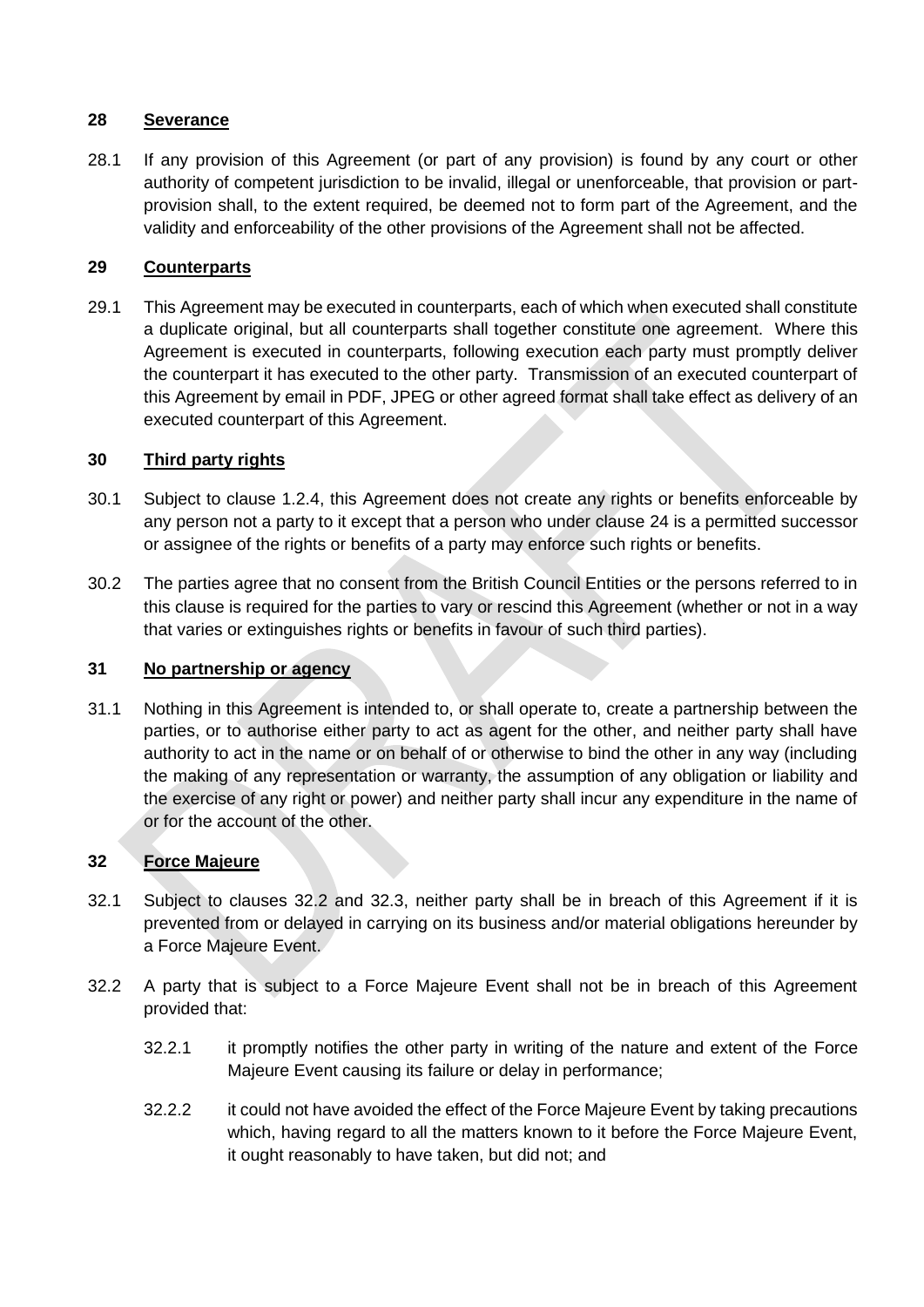- 32.2.3 it has used all reasonable endeavours to mitigate the effect of the Force Majeure Event, to carry out its obligations under this Agreement in any way that is reasonably practicable and to resume the performance of its obligations as soon as reasonably possible.
- <span id="page-27-0"></span>32.3 Nothing in this clause [32](#page-26-1) shall excuse a party for non-performance (or other breach) of this Agreement if such non-performance (or other breach) results from the acts or omissions of any of that party's consultants and/or sub-contractors (except where such acts or omissions are caused by a Force Majeure Event).

## **33 Notice**

- <span id="page-27-2"></span><span id="page-27-1"></span>33.1 Notice given under this Agreement shall be in writing, sent for the attention of the person signing this Agreement on behalf of the recipient party and to the address given on the front page of this Agreement (or such other address or person as the relevant party may notify to the other party), or by email, and shall be delivered:
	- 33.1.1 personally, in which case the notice will be deemed to have been received at the time of delivery;
	- 33.1.2 by pre-paid, first-class post if the notice is being sent to an address within the country of posting, in which case the notice will be deemed to have been received at 09:00 in the country of receipt on the second (2nd) normal working day in the country specified in the recipient's address for notices after the date of posting;
	- 33.1.3 by international standard post if being sent to an address outside the country of posting, in which case the notice will be deemed to have been received at 09:00 in the country of receipt on the seventh (7th) normal working day in the country specified in the recipient's address for notices after the date of posting; or
	- 33.1.4 by email to the relevant email address specified in clause **Error! Reference source not found.** of Schedule 1 (or such other email address as the relevant party may notify to the other party), in which case, the notice will be deemed to have been received at the time of transmission, or if this time falls outside of Working Hours, when Working Hours resume, in each case provided that no out of office auto-reply or error message is received by the sender in response within one hour after transmission of the notice. If an out of office auto-reply or error message is received by the sender in response within one hour after transmission of the notice, then no valid notice has been delivered and the notice must be sent by one of the alternative methods listed above.
- 33.2 To prove service of notice under clauses [33.1.1](#page-27-1) to [33.1.3](#page-27-2) above, it is sufficient to prove that the envelope containing the notice was properly addressed and posted or handed to the courier.

### <span id="page-27-3"></span>**34 Governing Law and Dispute Resolution Procedure**

34.1 This Agreement and any dispute or claim (including any non-contractual dispute or claim) arising out of or in connection with it or its subject matter, shall be governed by, and construed in accordance with, the laws of England and Wales.